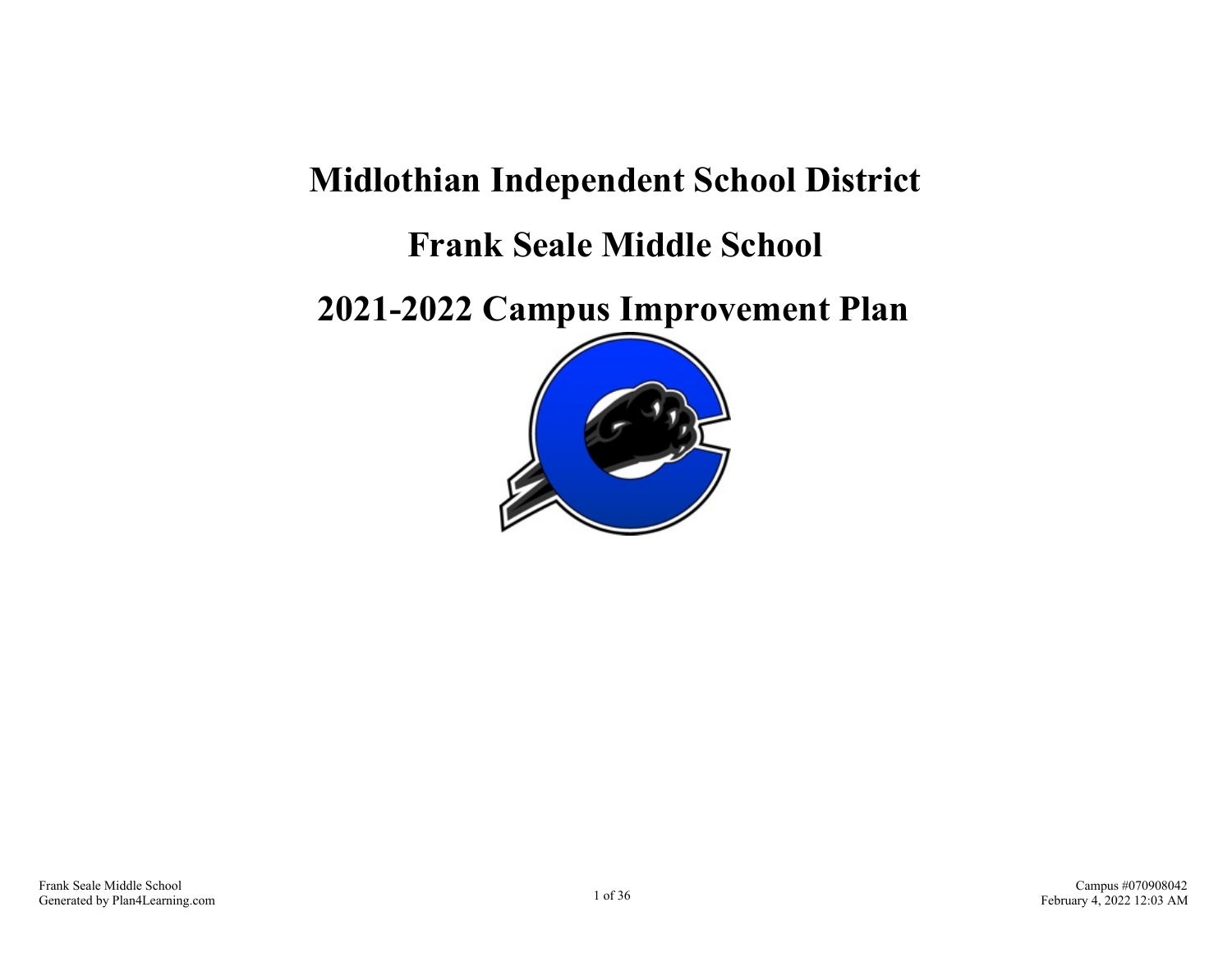# **Mission Statement**

Frank Seale Middle School is committed to meeting the needs of all students by recognizing the physical, social and emotional requirements that are unique to the middle school student while maintaining the highest possible academic standards in an environment that is safe, inviting, and conducive to learning.

### **Vision**

Frank Seale Middle School.... inspiring excellence today to change the world tomorrow.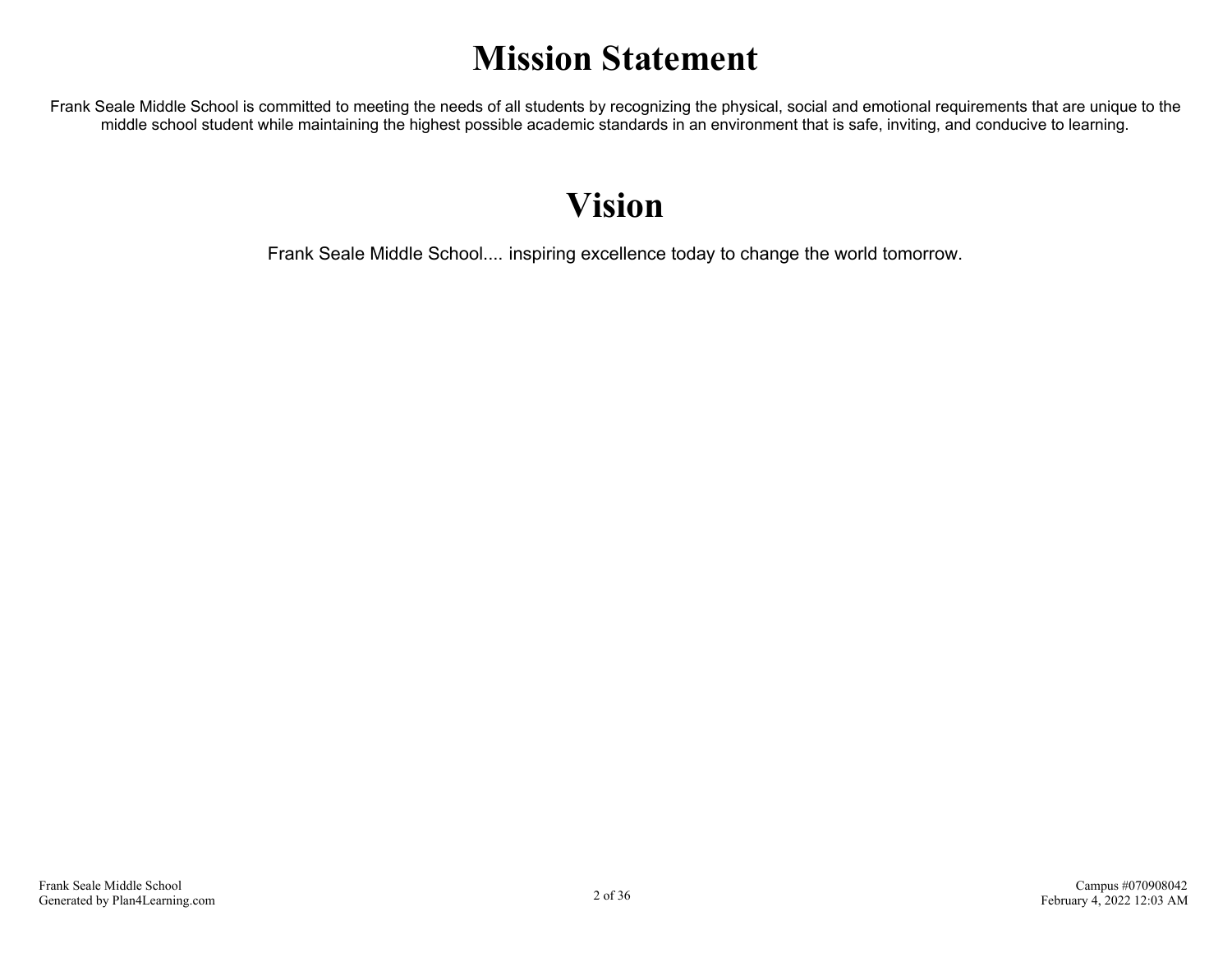### **Table of Contents**

| Comprehensive Needs Assessment                                                                                                                     |    |
|----------------------------------------------------------------------------------------------------------------------------------------------------|----|
| <b>Priority Problem Statements</b>                                                                                                                 |    |
| Comprehensive Needs Assessment Data Documentation                                                                                                  |    |
| Goals                                                                                                                                              |    |
| Goal 1: Design innovative learning environments while increasing academic rigor through aligned teaching and learning.                             |    |
| Goal 2: Develop a comprehensive staffing plan to foster innovation, effective communication and a high performing culture throughout the district. | 15 |
| Goal 3: Provide a safe and secure learning environment that supports the social and emotional well-being of our school community.                  | 18 |
| Goal 4: Facilitate budget process and building designs through allocated district resources that foster flexible and innovative learning spaces.   | 23 |
| Goal 5: Provide support and resources to cultivate customization and personalization through blended learning opportunities.                       | 26 |
| Goal 6: Build a strong foundation of the MISD culture through communication and engagement to empower all stakeholders.                            | 29 |
| <b>State Compensatory</b>                                                                                                                          | 33 |
| Budget for Frank Seale Middle School                                                                                                               | 34 |
| Personnel for Frank Seale Middle School                                                                                                            | 34 |
| Title I Personnel                                                                                                                                  | 34 |
| Addendums                                                                                                                                          | 35 |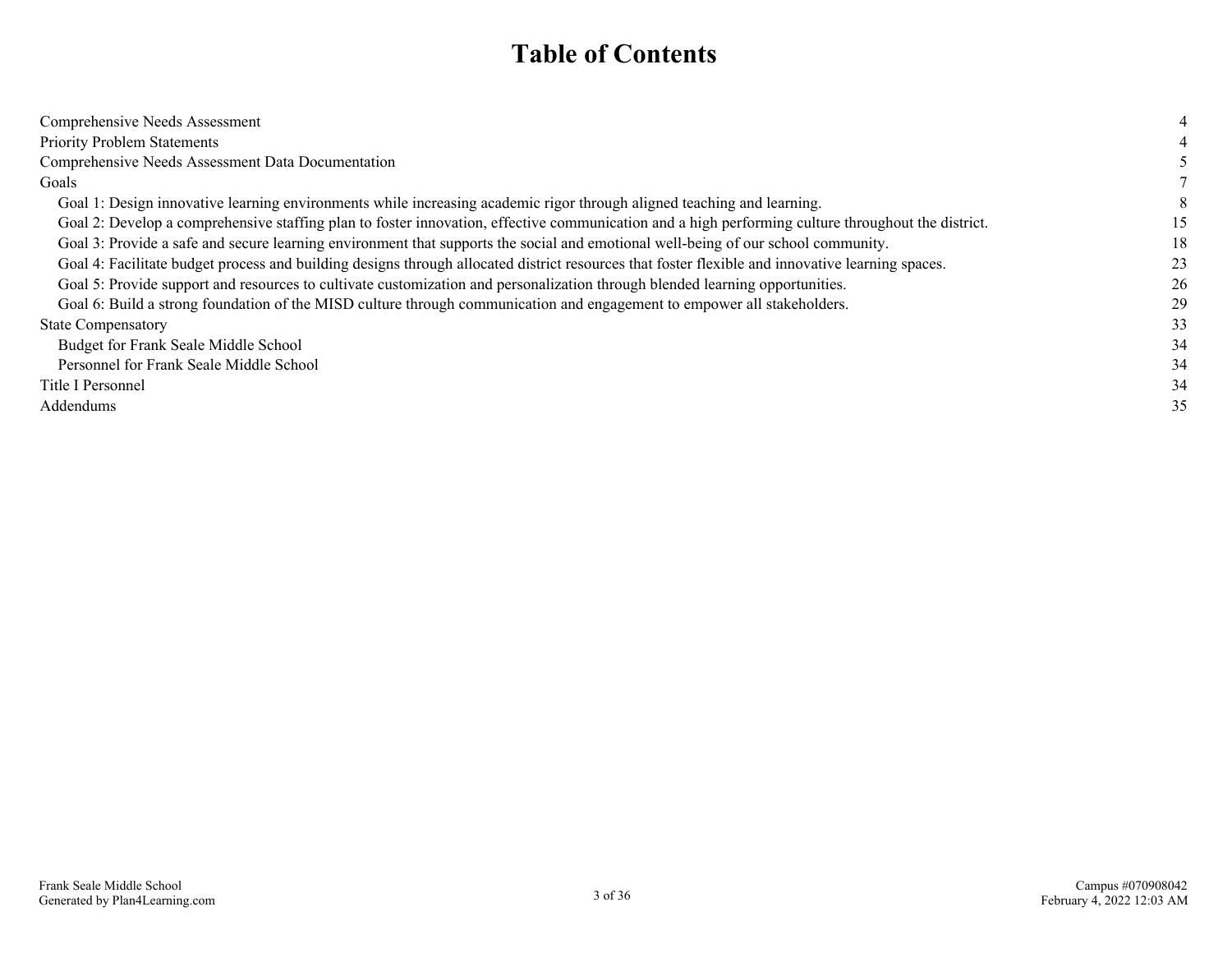### <span id="page-3-0"></span>**Comprehensive Needs Assessment**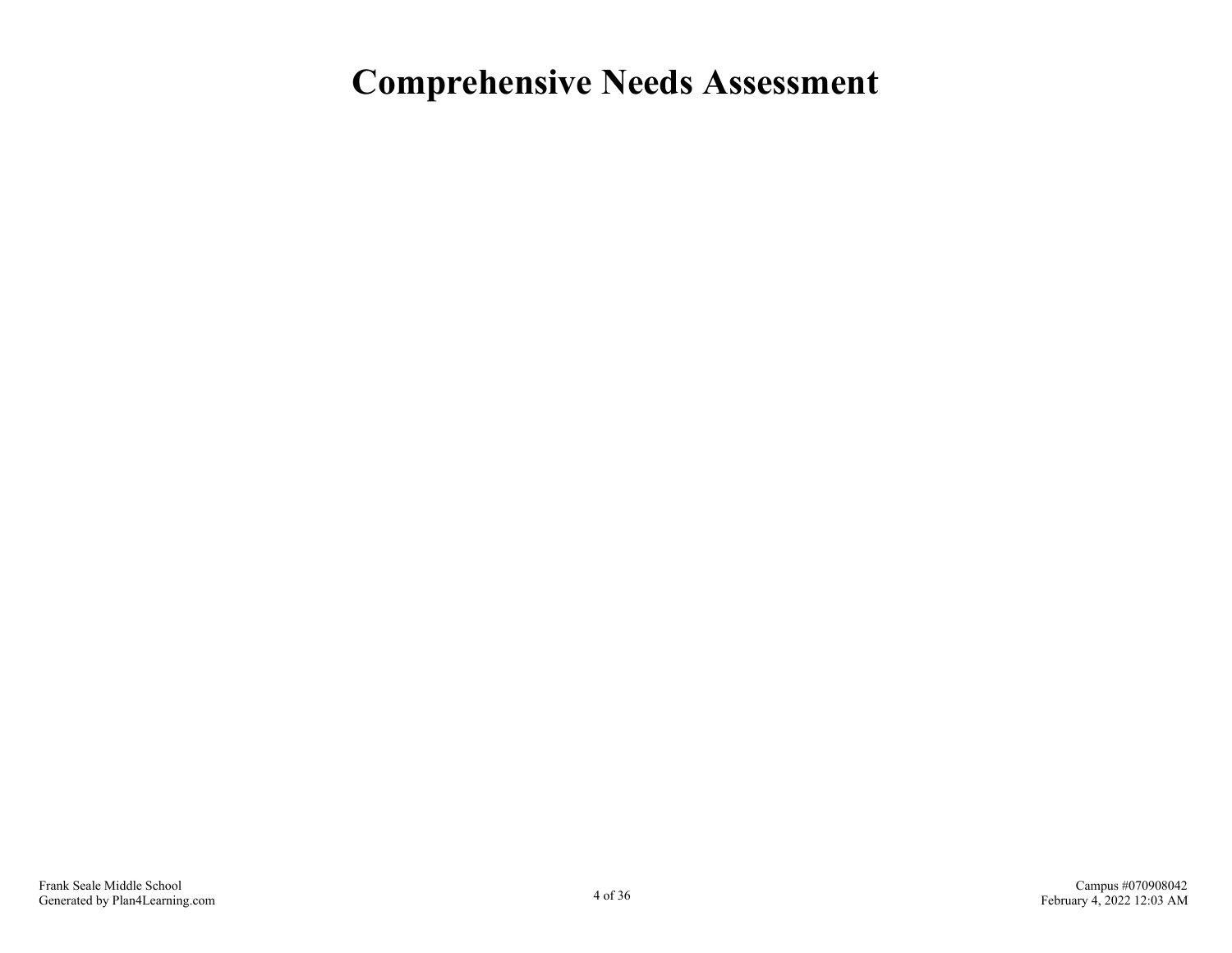<span id="page-4-0"></span>**Priority Problem Statements**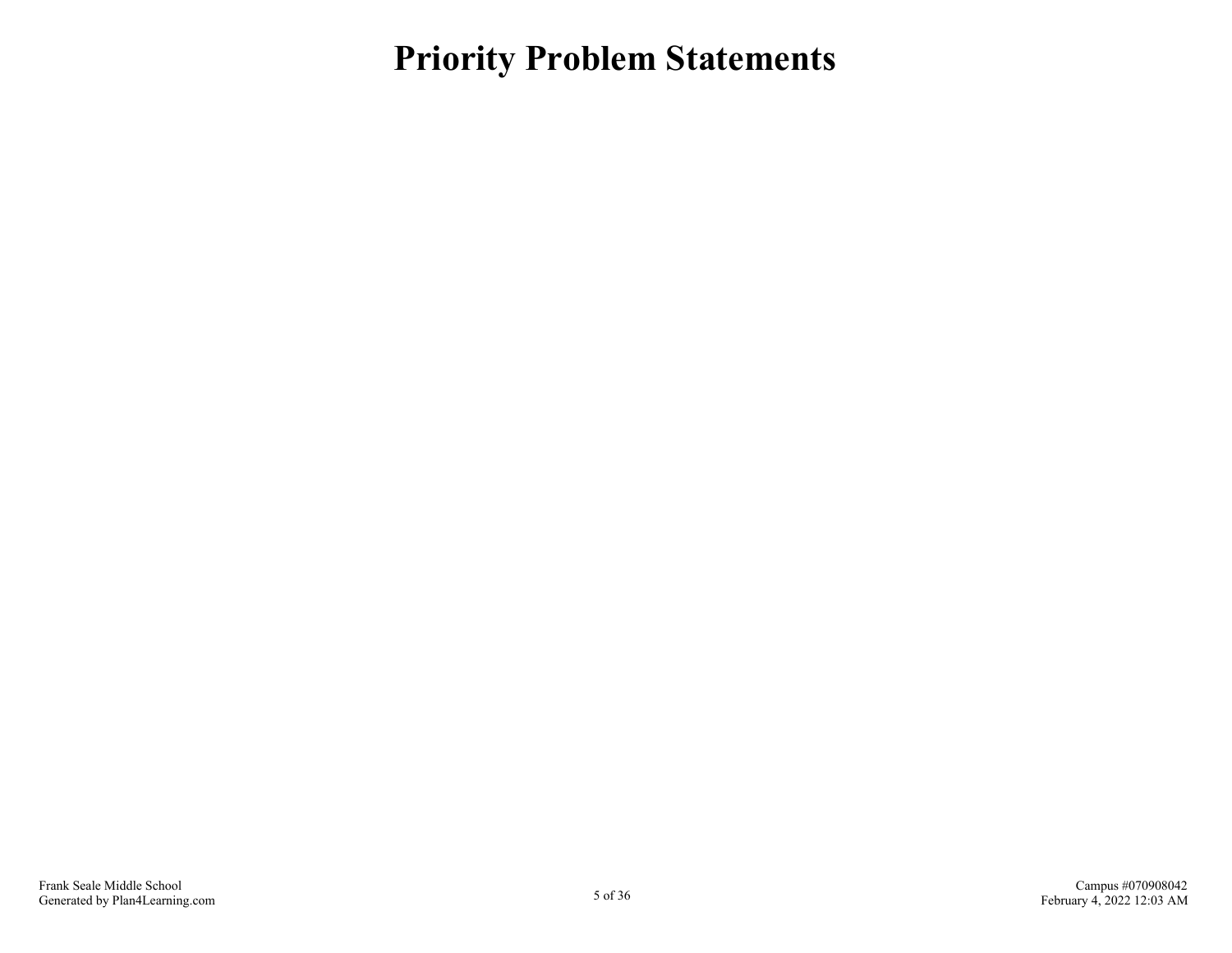# **Comprehensive Needs Assessment Data Documentation**

<span id="page-5-0"></span>The following data were used to verify the comprehensive needs assessment analysis:

#### **Improvement Planning Data**

- District goals
- Campus goals
- HB3 CCMR goals
- Performance Objectives with summative review (prior year)
- Campus/District improvement plans (current and prior years)
- Covid-19 Factors and/or waivers for Assessment, Accountability, ESSA, Missed School Days, Educator Appraisals, etc.
- Planning and decision making committee(s) meeting data
- State and federal planning requirements
- Covid-19 Factors and/or waivers

#### **Accountability Data**

- Texas Academic Performance Report (TAPR) data
- Student Achievement Domain
- Student Progress Domain
- Closing the Gaps Domain
- Effective Schools Framework data
- Comprehensive, Targeted, and/or Additional Targeted Support Identification data
- Targeted support Identification data
- Accountability Distinction Designations
- Federal Report Card Data
- RDA data
- Alternative Education Accountability (AEA) data
- Local Accountability Systems (LAS) data

#### **Student Data: Assessments**

- (STAAR) current and longitudinal results, including all versions
- State of Texas Assessments of Academic Readiness (STAAR) current and longitudinal results, including all versions
- STAAR End-of-Course current and longitudinal results, including all versions
- STAAR released test questions
- STAAR EL progress measure data
- Texas English Language Proficiency Assessment System (TELPAS) and TELPAS Alternate results
- PSAT
- Student Success Initiative (SSI) data for Grades 5 and 8
- SSI: Compass Learning accelerated reading assessment data for Grades 6-8 (TEA approved statewide license)
- Student failure and/or retention rates
- Observation Survey results
- Grades that measure student performance based on the TEKS

#### **Student Data: Student Groups**

Frank Seale Middle School Generated by Plan4Learning.com 6 of 36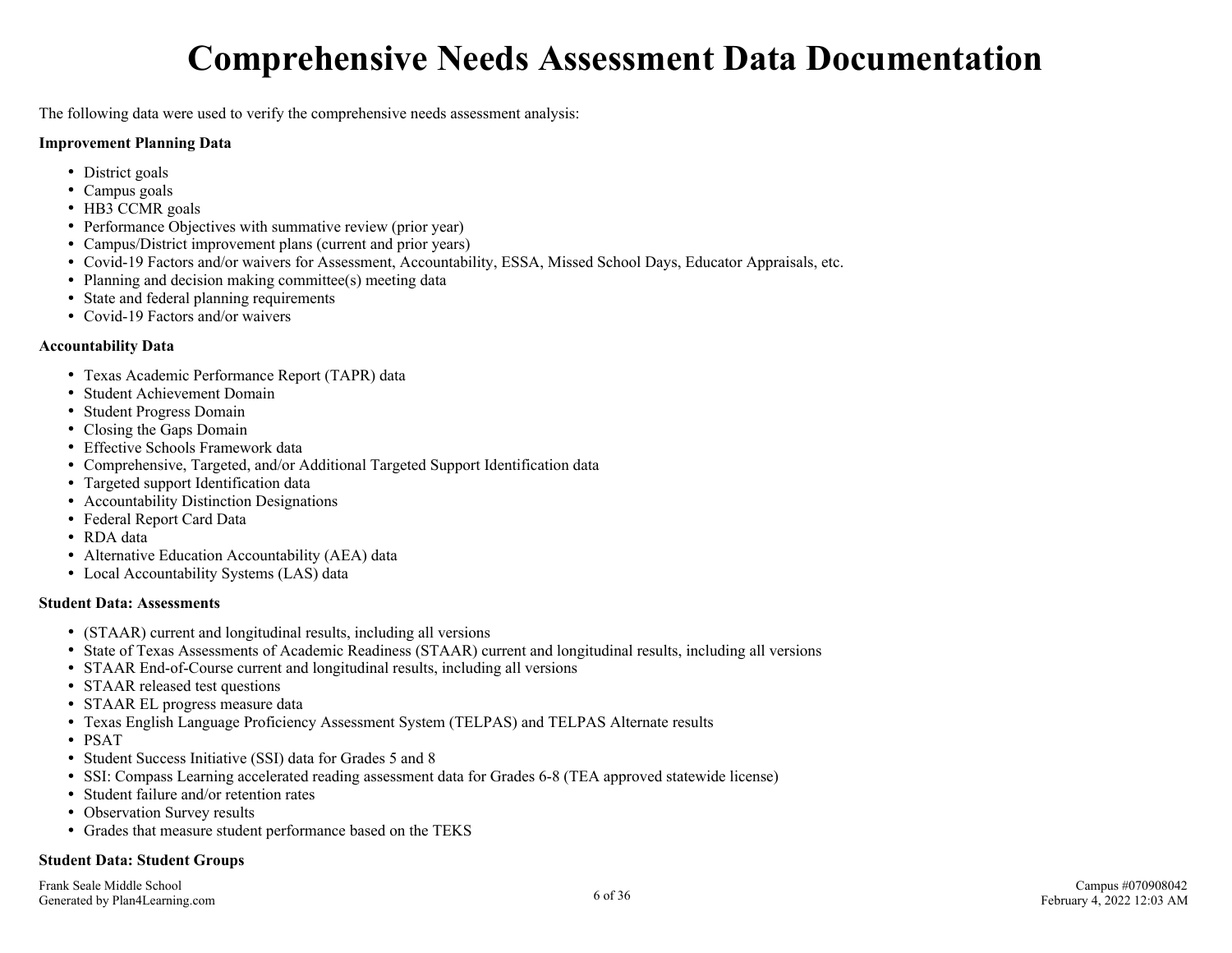- Race and ethnicity data, including number of students, academic achievement, discipline, attendance, and rates of progress between groups
- Special programs data, including number of students, academic achievement, discipline, attendance, and rates of progress for each student group
- Economically Disadvantaged / Non-economically disadvantaged performance, progress, and participation data
- Special education/non-special education population including discipline, progress and participation data
- At-risk/non-at-risk population including performance, progress, discipline, attendance, and mobility data
- EL/non-EL or LEP data, including academic achievement, progress, support and accommodation needs, race, ethnicity, gender, etc.
- Section 504 data
- Homeless data
- Gifted and talented data
- Dyslexia Data
- Response to Intervention (RtI) student achievement data

#### **Student Data: Behavior and Other Indicators**

- Attendance data
- Discipline records
- Tobacco, alcohol, and other drug-use data
- Student surveys and/or other feedback
- Class size averages by grade and subject
- School safety data
- Enrollment trends

#### **Employee Data**

- Professional learning communities (PLC) data
- Staff surveys and/or other feedback
- Teacher/Student Ratio
- State certified and high quality staff data
- Campus leadership data
- Campus department and/or faculty meeting discussions and data
- Professional development needs assessment data
- Evaluation(s) of professional development implementation and impact
- TTESS data
- T-PESS data

#### **Parent/Community Data**

- Parent surveys and/or other feedback
- Community surveys and/or other feedback

#### **Support Systems and Other Data**

- Processes and procedures for teaching and learning, including program implementation
- Communications data
- Budgets/entitlements and expenditures data
- Study of best practices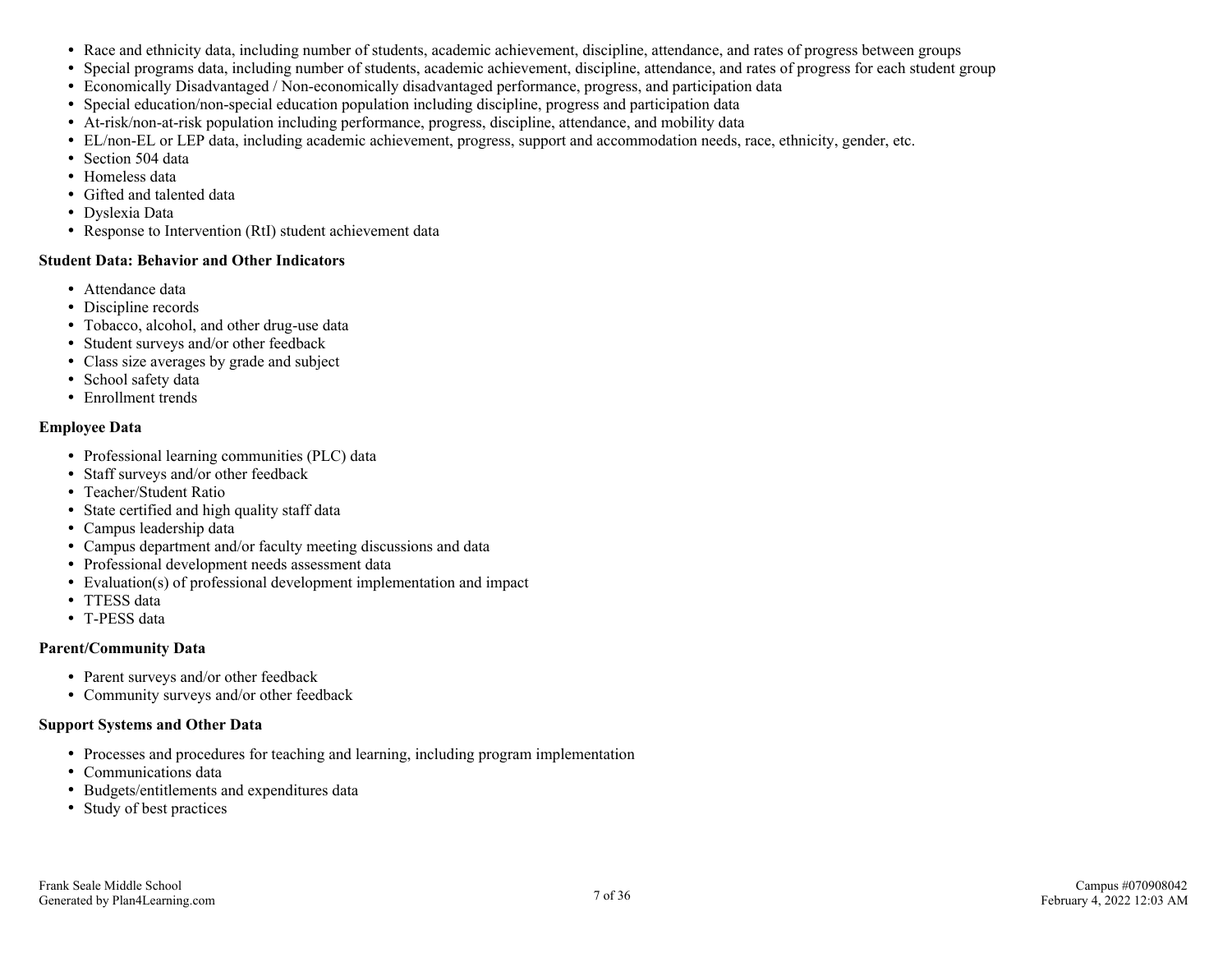### **Goals**

#### **Revised/Approved: November 15, 2021**

<span id="page-7-0"></span>**Goal 1:** Design innovative learning environments while increasing academic rigor through aligned teaching and learning.

**Performance Objective 1:** Design, develop and support aligned K-12 curriculum, providing challenging academic content standards and aligned academic achievement standards shown through an increase of 2 percentage points in Accomplished or Higher in each domain, planning and instruction.

**Evaluation Data Sources:** TTESS M\*Powered Domain 1 and 2 data

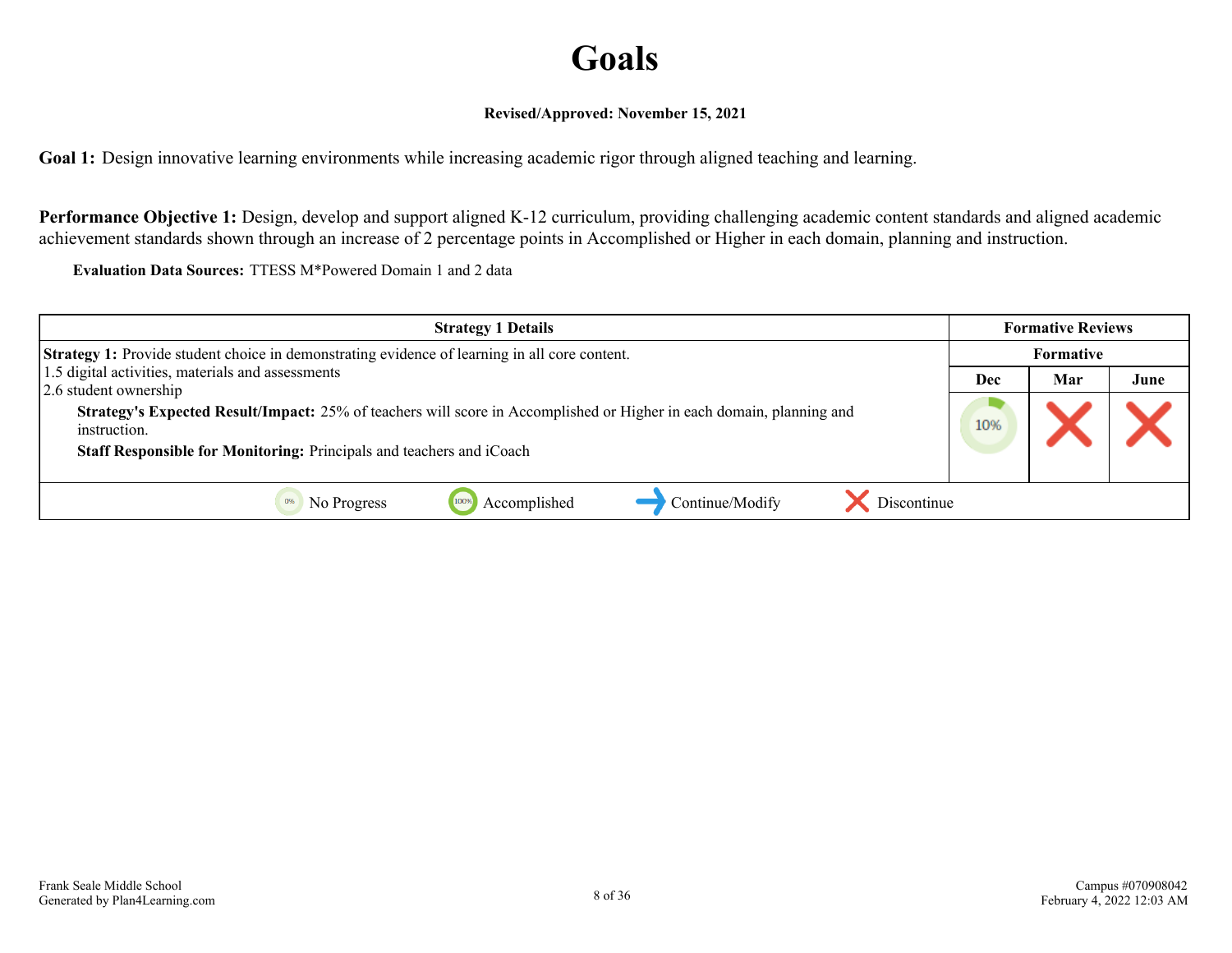**Performance Objective 2:** Provide professional development in the implementation of a PK-12 aligned curriculum as measured by the growth of students on universal screeners and STAAR with 80% of students showing growth.

**HB3 Goal**

**Evaluation Data Sources:** Amplify K-1, Istation/Imagine Math 2-5, Elem students in T3 on MAP, secondary students on MAP

| <b>Strategy 1 Details</b>                                                                                                                                                                                                                                                                                                                                                                                                                 | <b>Formative Reviews</b> |                  |      |
|-------------------------------------------------------------------------------------------------------------------------------------------------------------------------------------------------------------------------------------------------------------------------------------------------------------------------------------------------------------------------------------------------------------------------------------------|--------------------------|------------------|------|
| Strategy 1: Teachers will plan collaboratively and use program data (MAP Testing and Interim Assessment) to design aligned lessons during                                                                                                                                                                                                                                                                                                 |                          | <b>Formative</b> |      |
| weekly planning meetings.                                                                                                                                                                                                                                                                                                                                                                                                                 | Dec                      | Mar              | June |
| Teachers will use data to plan targeted intervention and enrichment activities for W.I.N. time and group students flexibly to ensure individual<br>student needs and strengths are addressed. *Progress Monitoring<br><b>Strategy's Expected Result/Impact: 80% Growth</b><br>Staff Responsible for Monitoring: Principals, iCoach, Department Leads, AI Specialist and teacher<br>TEA Priorities: Build a foundation of reading and math | 25%                      |                  |      |
| Accomplished<br>Continue/Modify<br>Discontinue<br>No Progress                                                                                                                                                                                                                                                                                                                                                                             |                          |                  |      |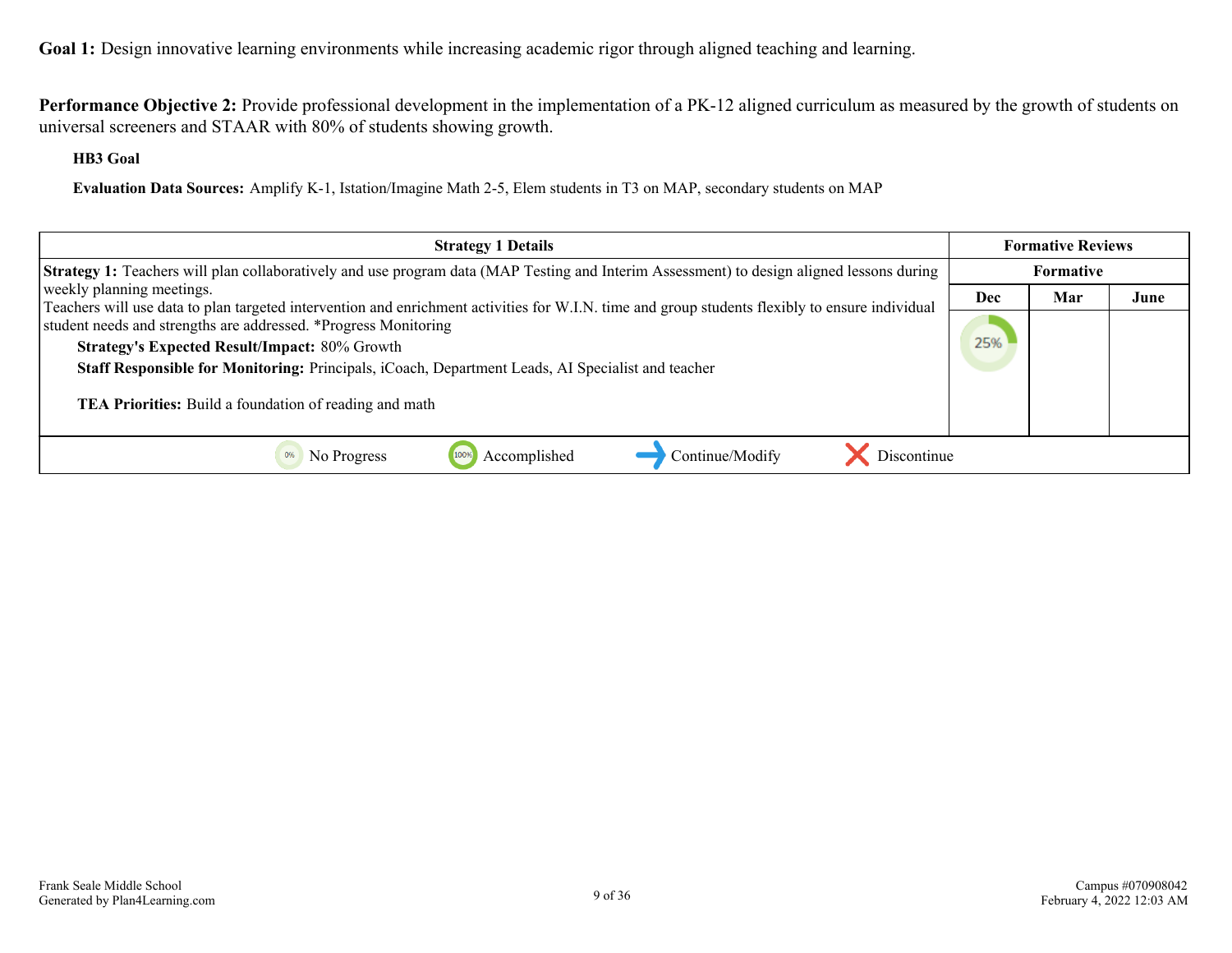Performance Objective 3: Provide interim /district assessments which will increase Meets on STAAR by at least 7 percentage points in all content areas from STAAR 2021.

**HB3 Goal**

**Evaluation Data Sources:** Eduphoria!

| <b>Strategy 1 Details</b>                                                                                                                                                                                             | <b>Formative Reviews</b> |     |      |
|-----------------------------------------------------------------------------------------------------------------------------------------------------------------------------------------------------------------------|--------------------------|-----|------|
| <b>Strategy 1:</b> Teacher will utilize the results of the Interim/district assessments to design targeted strategies to close gaps.                                                                                  | <b>Formative</b>         |     |      |
| Strategy's Expected Result/Impact: 7% Increase in Meets Standard for tested areas                                                                                                                                     | Dec                      | Mar | June |
| <b>Staff Responsible for Monitoring: Principal, Teacher</b><br><b>TEA Priorities:</b> Build a foundation of reading and math - <b>ESF Levers:</b> Lever 4: High-Quality Curriculum, Lever 5: Effective<br>Instruction | 20%                      |     |      |
| Continue/Modify<br>Discontinue<br>Accomplished<br>No Progress                                                                                                                                                         |                          |     |      |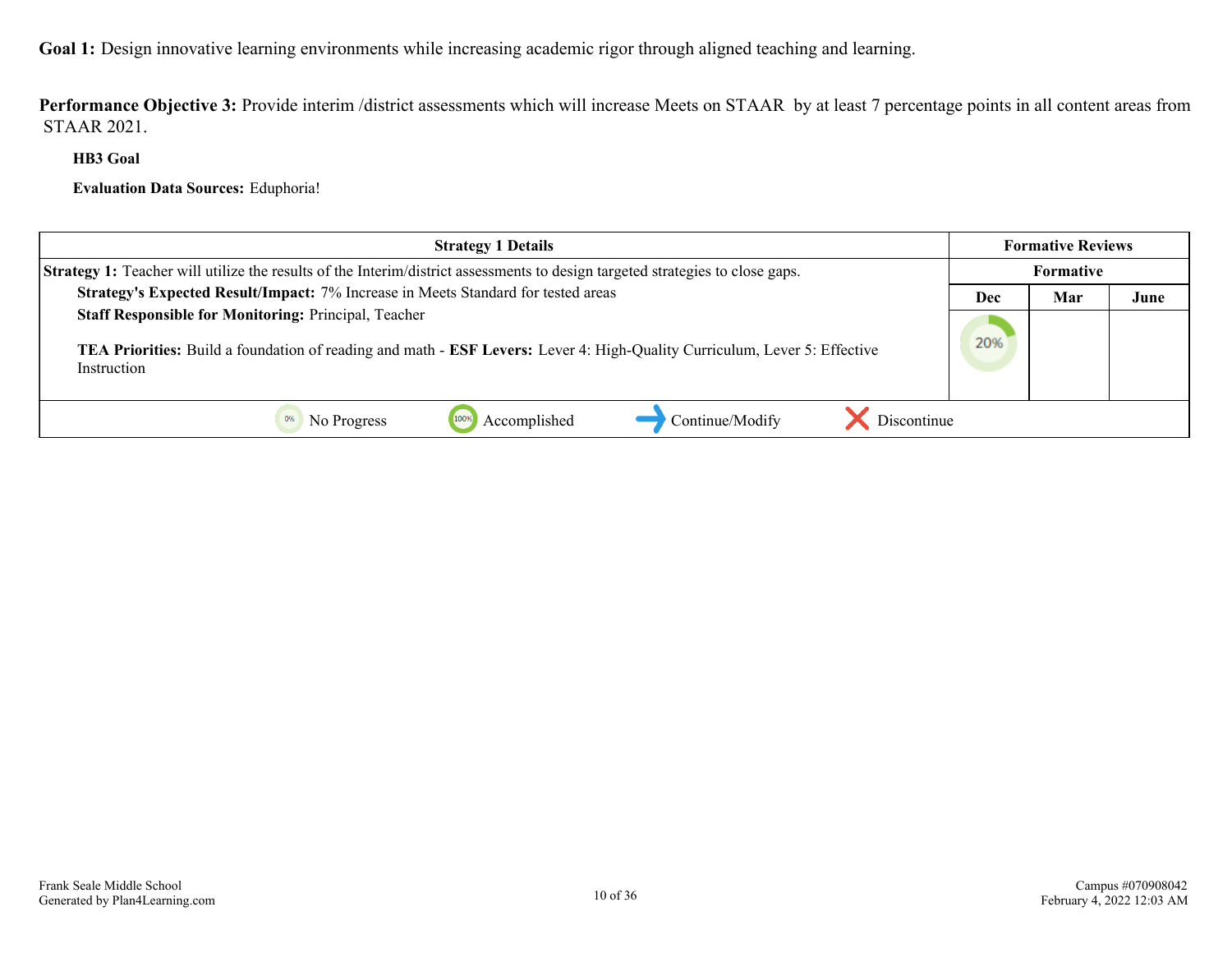**Performance Objective 4:** Provide students opportunities to reach their unlimited potential through collaboration, creativity, critical thinking and communication within the K-12 aligned curriculum with an increase in the Brightbyte data in the Teacher and Student area of the 4 C's by 5 scaled points at the end of 2021-2022 school year.

#### **HB3 Goal**

**Evaluation Data Sources:** BrightByte Data

| <b>Strategy 1 Details</b>                                                                                               | <b>Formative Reviews</b> |     |      |
|-------------------------------------------------------------------------------------------------------------------------|--------------------------|-----|------|
| Strategy 1: iCoach will provide weekly support through collaboration with teachers on lesson design to include the 4Cs. | <b>Formative</b>         |     |      |
| Strategy's Expected Result/Impact: Increase Brightbyte data by at least 5 scaled points.                                | Dec                      | Mar | June |
| <b>Staff Responsible for Monitoring: Principals and iCoach</b>                                                          |                          |     |      |
| <b>ESF Levers:</b> Lever 5: Effective Instruction                                                                       | 65%                      |     |      |
|                                                                                                                         |                          |     |      |
| Continue/Modify<br>Discontinue<br>Accomplished<br>1009<br>No Progress                                                   |                          |     |      |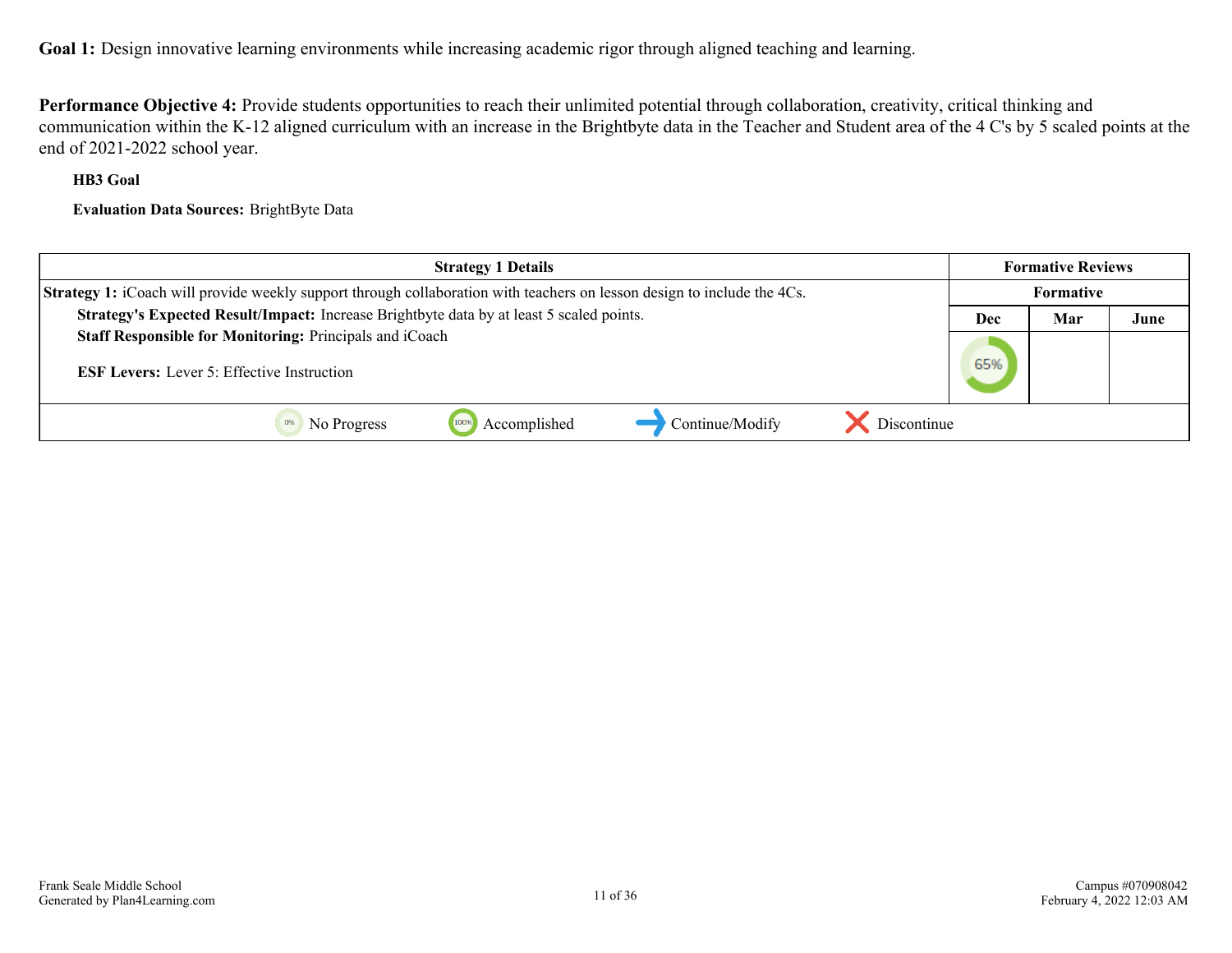**Performance Objective 5:** Support excellence through purpose by providing intentional application of high yield learning strategies for the growth of all students with a decrease of students requiring tiered or AI services by 10%.

**HB3 Goal**

**Evaluation Data Sources:** Frontline Tier data AI progress monitoring/STAAR/MAP

| <b>Strategy 1 Details</b>                                                                                                                                                                                                                                                                                                                                             | <b>Formative Reviews</b> |     |      |
|-----------------------------------------------------------------------------------------------------------------------------------------------------------------------------------------------------------------------------------------------------------------------------------------------------------------------------------------------------------------------|--------------------------|-----|------|
| Strategy 1: Teachers have access to all resources to teach all TIERED students and will incorporate the lead4ward high yield strategies in                                                                                                                                                                                                                            | Formative                |     |      |
| lesson designs.                                                                                                                                                                                                                                                                                                                                                       | Dec                      | Mar | June |
| Strategy's Expected Result/Impact: Decrease of students requiring tiered or AI services by 10%.<br>Staff Responsible for Monitoring: Principals, Teachers, iCoach, AI admin.<br>TEA Priorities: Build a foundation of reading and math - ESF Levers: Lever 2: Effective, Well-Supported Teachers, Lever 4:<br>High-Quality Curriculum, Lever 5: Effective Instruction | 25%                      |     |      |
| Continue/Modify<br>Discontinue<br>Accomplished<br>No Progress                                                                                                                                                                                                                                                                                                         |                          |     |      |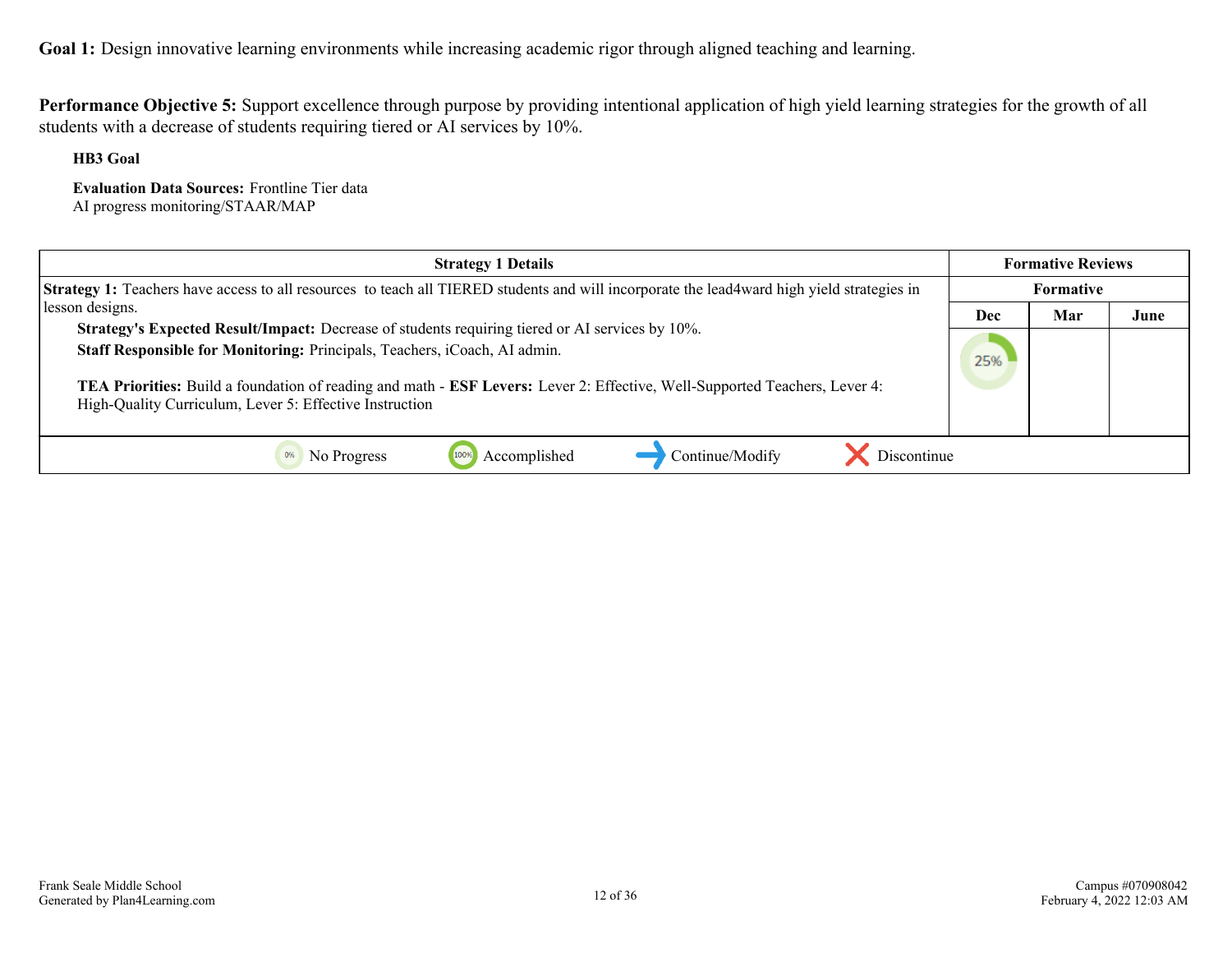**Performance Objective 6:** Increase the participation and achievement of students in Advanced Academics with an increase of 2 percentage points in the enrollment of students in AP, Dual Credit, and 8th Grade Algebra I, as well as increase in CCMR by 2 percentage points.

#### **HB3 Goal**

**Evaluation Data Sources:** Increase of students in advanced academic courses Increase in CCMR accountability

| <b>Strategy 1 Details</b>                                                                        | <b>Formative Reviews</b> |           |      |
|--------------------------------------------------------------------------------------------------|--------------------------|-----------|------|
| <b>Strategy 1:</b> Increase the number of students in AVID taking 1 or more Honors level course. |                          | Formative |      |
| Strategy's Expected Result/Impact: 2% increase in Honors level course enrollment                 | Dec                      | Mar       | June |
| Staff Responsible for Monitoring: Principals, AVID Coordinator, Counselors                       |                          |           |      |
|                                                                                                  | 0%                       |           |      |
|                                                                                                  |                          |           |      |
| Continue/Modify<br>Discontinue<br>1009<br>Accomplished<br>No Progress                            |                          |           |      |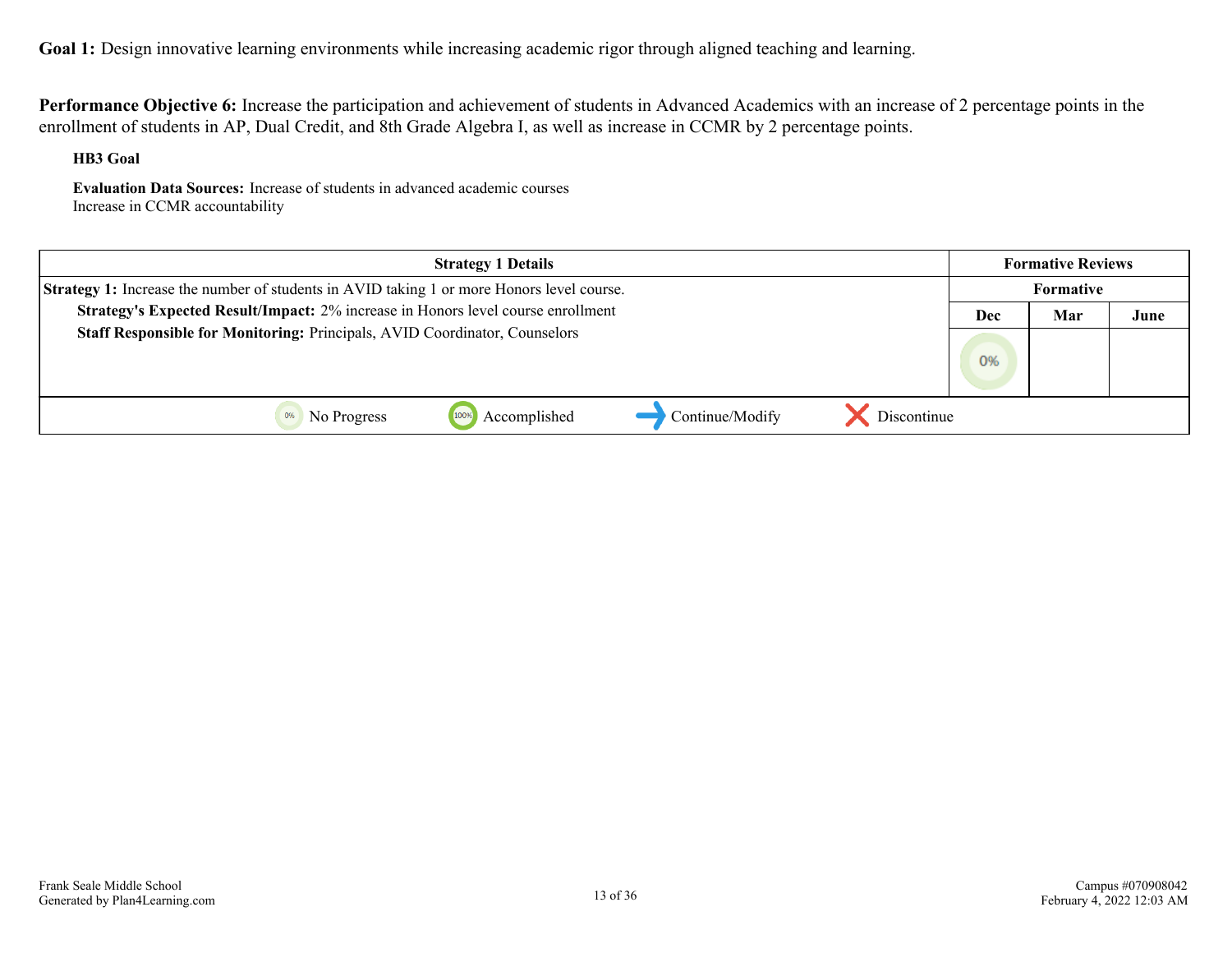**Performance Objective 7:** Increase special education students' gain score by 5 percentage points on STAAR for each content area subject test.

**HB3 Goal**

**Evaluation Data Sources:** STAAR 2022 data by content area , MAP 2022 data

| <b>Strategy 1 Details</b>                                                                                                                                 | <b>Formative Reviews</b> |           |      |
|-----------------------------------------------------------------------------------------------------------------------------------------------------------|--------------------------|-----------|------|
| <b>Strategy 1:</b> Teachers will use assessment data to plan targeted intervention and enrichment activities during WIN time.                             |                          | Formative |      |
| Strategy's Expected Result/Impact: Increase special education students' gain score by 5 percentage points on STAAR for each                               | Dec                      | Mar       | June |
| content area subject test.<br><b>Staff Responsible for Monitoring: AI, SPED Teachers, Principals</b><br><b>ESF Levers:</b> Lever 5: Effective Instruction | 50%                      |           |      |
| Continue/Modify<br>Accomplished<br>Discontinue<br>No Progress                                                                                             |                          |           |      |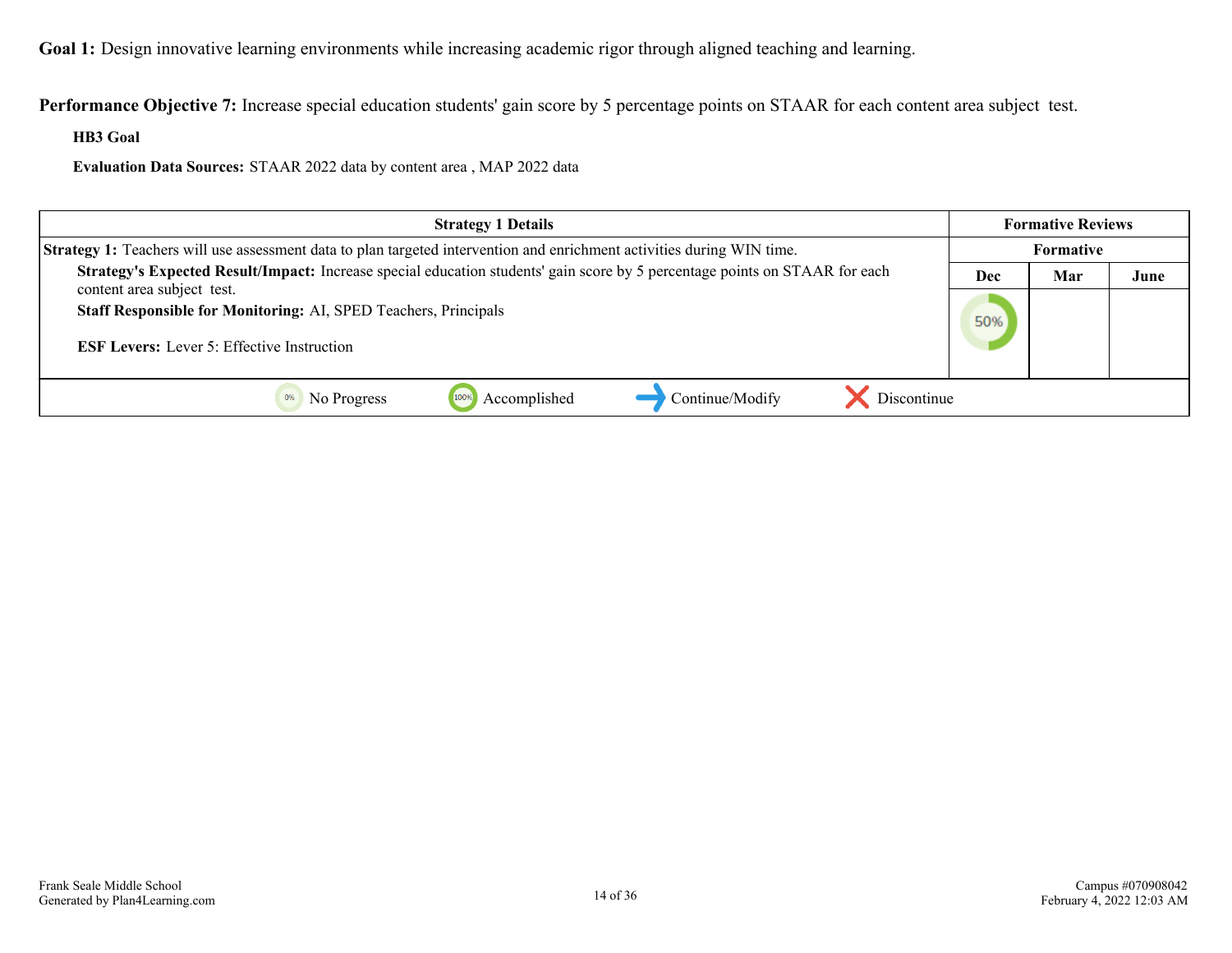**Performance Objective 8:** Increase Emergent Bilingual Total EL Academic Growth Score in reading and math by 10 percentage points on STAAR assessments by May 2022.

**HB3 Goal**

**Evaluation Data Sources:** STAAR 2022 LEP data by content, MAP Growth 2021-22 data

| <b>Strategy 1 Details</b>                                                                                                                            | <b>Formative Reviews</b> |     |      |
|------------------------------------------------------------------------------------------------------------------------------------------------------|--------------------------|-----|------|
| <b>Strategy 1:</b> The Emergent Bilingual Teacher and General Education Teachers will use assessment data to plan targeted intervention for our      | Formative                |     |      |
| Emergent Bilingual students.                                                                                                                         | <b>Dec</b>               | Mar | June |
| Strategy's Expected Result/Impact: 10 percentage points in each content area on STAAR.<br>Staff Responsible for Monitoring: ESL Teacher, Teacher, AI |                          |     |      |
| <b>ESF Levers:</b> Lever 5: Effective Instruction                                                                                                    | 10%                      |     |      |
| Discontinue<br>Accomplished<br>Continue/Modify<br>1009<br>No Progress                                                                                |                          |     |      |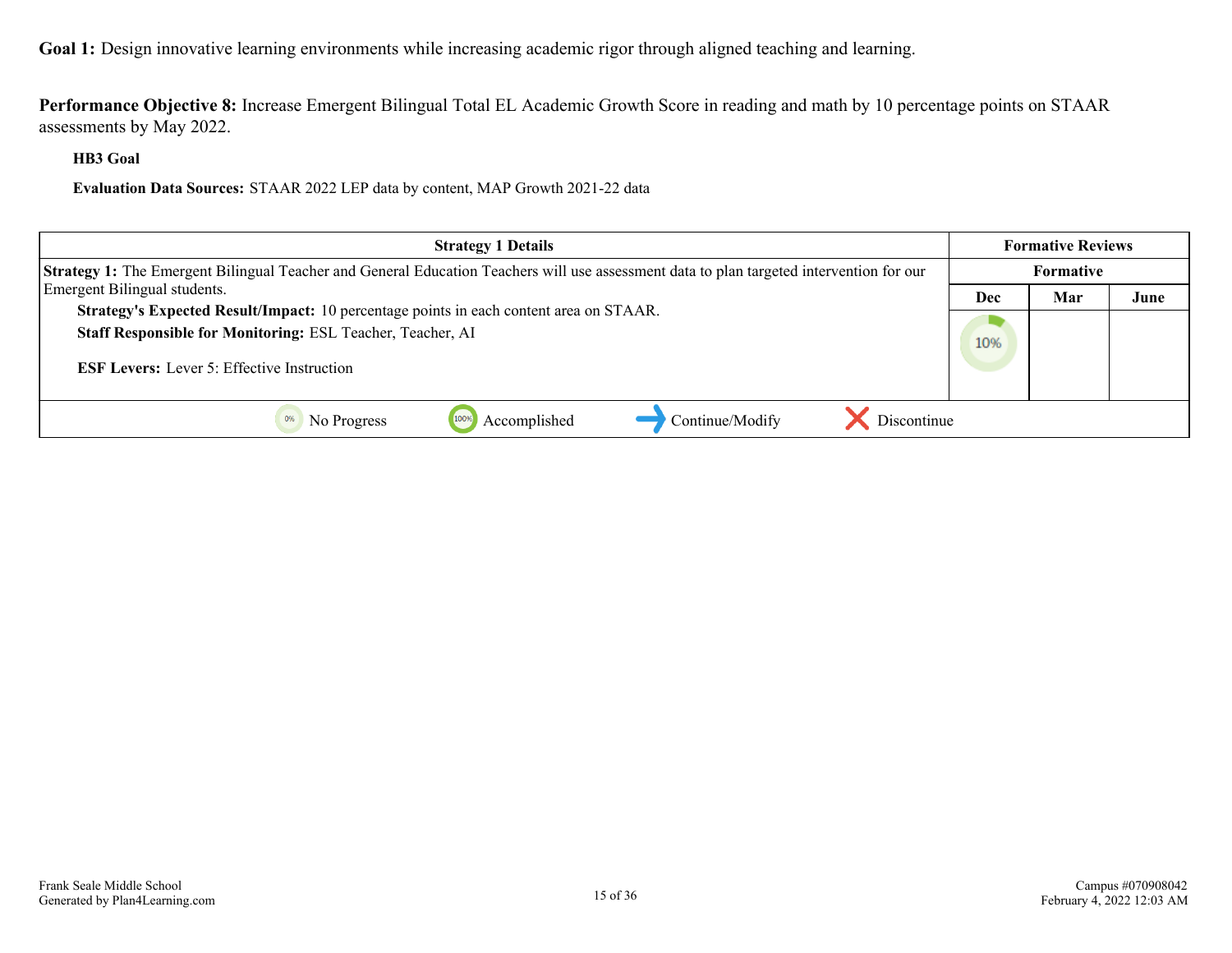<span id="page-15-0"></span>Goal 2: Develop a comprehensive staffing plan to foster innovation, effective communication and a high performing culture throughout the district.

**Performance Objective 1:** Develop and execute a high level recruitment plan by maintaining a 90% or above overall market value (using the TASB comparison group) of employee salaries as measured by TASB.

**Evaluation Data Sources:** Yearly TASB Salary Study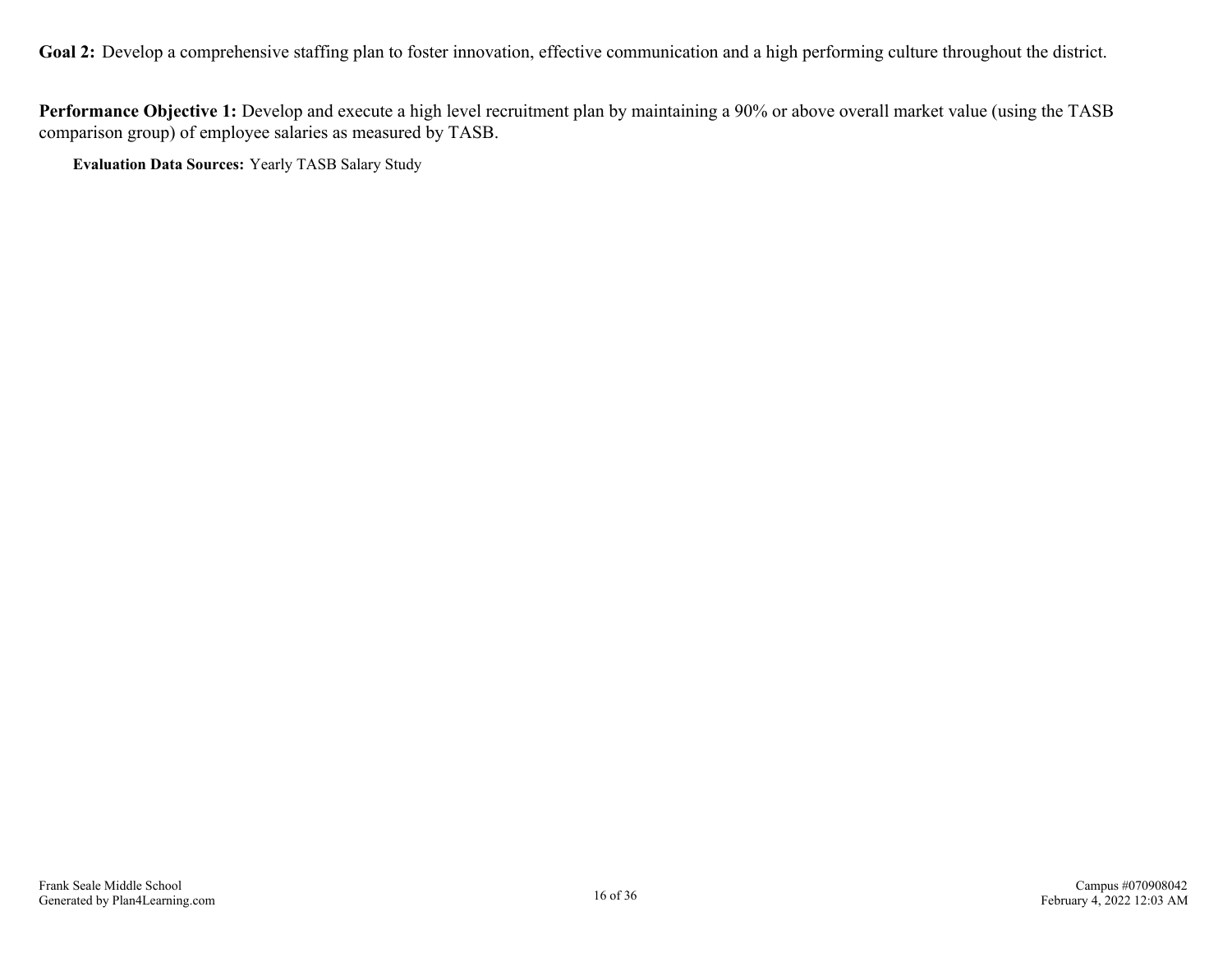**Goal 2:** Develop a comprehensive staffing plan to foster innovation, effective communication and a high performing culture throughout the district.

Performance Objective 2: Identify and provide support systems needed to increase staff attendance and retain quality staff as measured by the district survey with a 2% increase in employee satisfaction.

**Evaluation Data Sources:** District Staff Survey

| <b>Strategy 1 Details</b>                                                                                                                                                                                                                                                                                 | <b>Formative Reviews</b> |      |      |
|-----------------------------------------------------------------------------------------------------------------------------------------------------------------------------------------------------------------------------------------------------------------------------------------------------------|--------------------------|------|------|
| Strategy 1: New teachers on campus will participate in the mentorship program and also in the FSMS monthly "new" staff meetings with                                                                                                                                                                      | Formative                |      |      |
| campus mentor teachers.                                                                                                                                                                                                                                                                                   | Dec                      | Mar  | June |
| Strategy's Expected Result/Impact: 2% increase in employee satisfaction<br><b>Staff Responsible for Monitoring: Principal, Mentors</b><br>TEA Priorities: Recruit, support, retain teachers and principals - ESF Levers: Lever 2: Effective, Well-Supported Teachers,<br>Lever 3: Positive School Culture |                          | 100% |      |
| Continue/Modify<br>Discontinue<br>Accomplished<br>No Progress                                                                                                                                                                                                                                             |                          |      |      |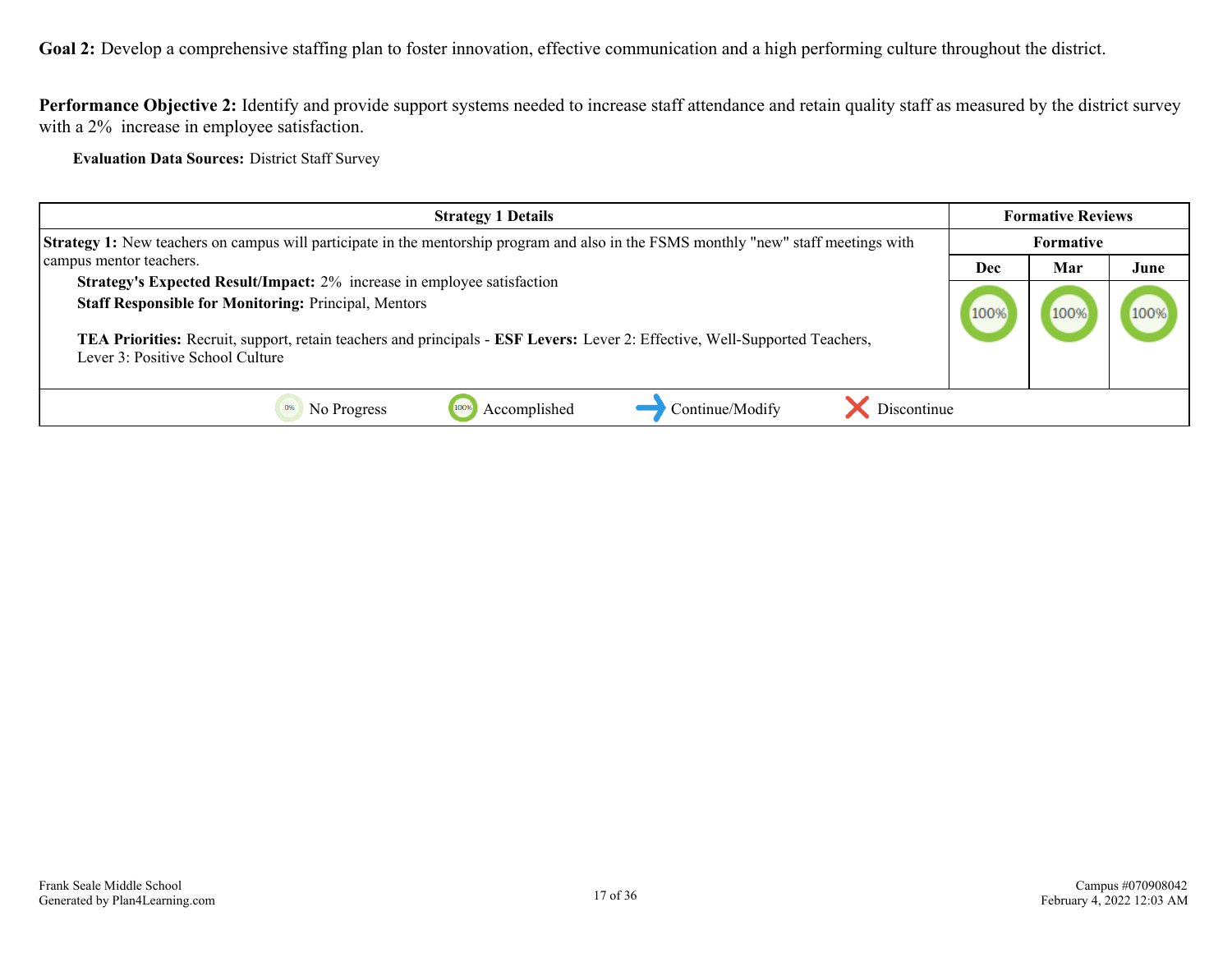Goal 2: Develop a comprehensive staffing plan to foster innovation, effective communication and a high performing culture throughout the district.

**Performance Objective 3:** Design and facilitate opportunities to build leadership capacity in staff as seen through survey feedback with a 2% increase in satisfaction of all participants in leadership opportunities.

**Evaluation Data Sources:** AP Academy Survey MALA Survey Any additional Leadership type academies or programs

| <b>Strategy 1 Details</b>                                                                                                                                                                                                                               | <b>Formative Reviews</b> |           |      |
|---------------------------------------------------------------------------------------------------------------------------------------------------------------------------------------------------------------------------------------------------------|--------------------------|-----------|------|
| <b>Strategy 1:</b> Staff will lead professional development on campus.                                                                                                                                                                                  |                          | Formative |      |
| Strategy's Expected Result/Impact: 2% increase in employee satisfaction                                                                                                                                                                                 | Dec                      | Mar       | June |
| Staff Responsible for Monitoring: 2% increase in employee satisfaction<br><b>TEA Priorities:</b> Recruit, support, retain teachers and principals - <b>ESF Levers:</b> Lever 2: Effective, Well-Supported Teachers,<br>Lever 3: Positive School Culture | 30%                      |           |      |
| Discontinue<br>Continue/Modify<br>Accomplished<br>No Progress                                                                                                                                                                                           |                          |           |      |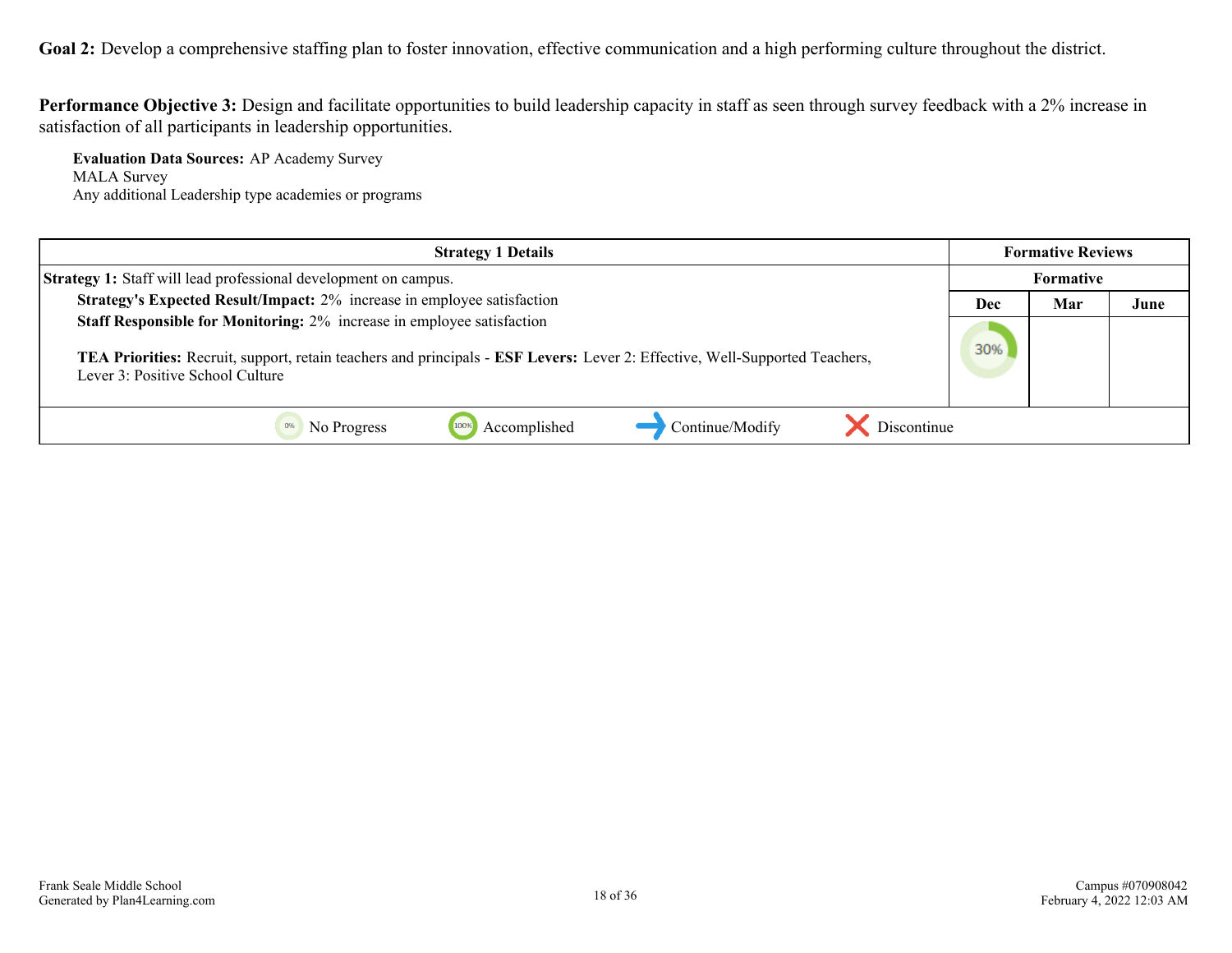<span id="page-18-0"></span>Performance Objective 1: Enhance success for all students by supporting their social and emotional development in a variety of coordinated efforts to honor relationships and celebrate the power of diversity which is measured by an increase in 3 out of the 5 competencies from the personal skills survey.

**Evaluation Data Sources:** Survey Results

| <b>Strategy 1 Details</b>                                                                                                                                                                                                                              | <b>Formative Reviews</b> |     |      |
|--------------------------------------------------------------------------------------------------------------------------------------------------------------------------------------------------------------------------------------------------------|--------------------------|-----|------|
| <b>Strategy 1:</b> The counselors will provide professional development for the staff on SEL and restorative practices. The teachers will in turn                                                                                                      | <b>Formative</b>         |     |      |
| hold weekly circle time with their class on Friday's.                                                                                                                                                                                                  | Dec                      | Mar | June |
| <b>Strategy's Expected Result/Impact:</b> increase in 3 out of the 5 competencies from the personal skills survey.<br><b>Staff Responsible for Monitoring: Counselors, Teachers, Principals</b><br><b>ESF Levers:</b> Lever 3: Positive School Culture |                          |     | 100% |
| Continue/Modify<br>Discontinue<br>Accomplished<br>No Progress                                                                                                                                                                                          |                          |     |      |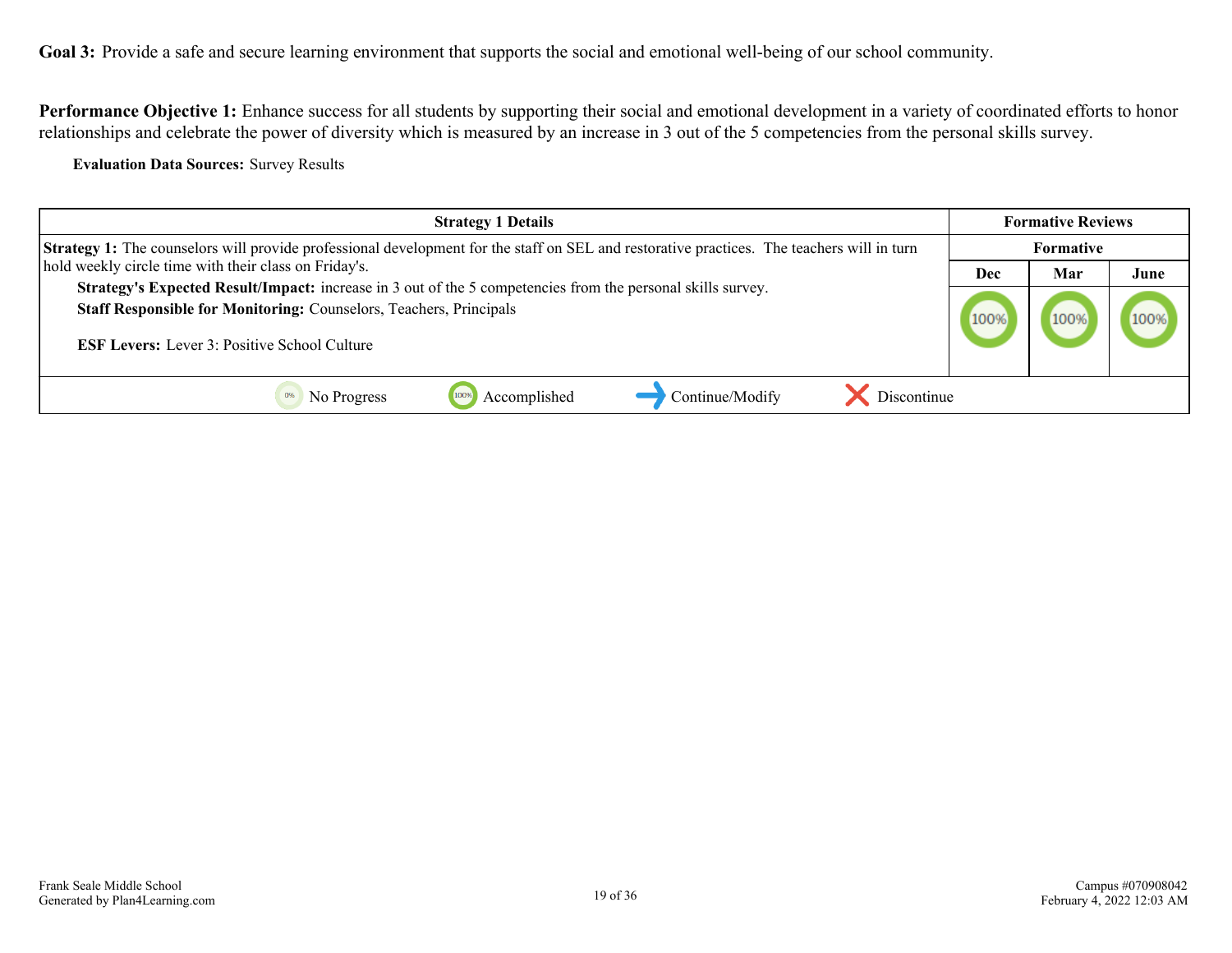**Performance Objective 2:** Develop and execute a safety and security plan at the district and campus levels as measured by an increase of 5% in positive responses to safety and security survey questions.

**Evaluation Data Sources:** District Staff Feedback (Survey) District Parent Feedback (Survey) District Student Feedback (Survey)

| <b>Strategy 1 Details</b>                                                                                                                                                                                                      | <b>Formative Reviews</b> |                  |      |
|--------------------------------------------------------------------------------------------------------------------------------------------------------------------------------------------------------------------------------|--------------------------|------------------|------|
| <b>Strategy 1:</b> Utilize See It, Hear It, Stop It to allow students to report bullying incidents anonymously.                                                                                                                |                          | <b>Formative</b> |      |
| The campus crisis plan outlines all policies and procedures in case of emergency. The campus will conduct routine safety drills throughout the                                                                                 | Dec                      | Mar              | June |
| year.<br>Strategy's Expected Result/Impact: 5% in positive responses to safety and security survey questions<br><b>Staff Responsible for Monitoring: Administrators</b><br><b>ESF Levers:</b> Lever 3: Positive School Culture | 100%                     | 100%             | 100% |
| Accomplished<br>Continue/Modify<br>Discontinue<br>No Progress                                                                                                                                                                  |                          |                  |      |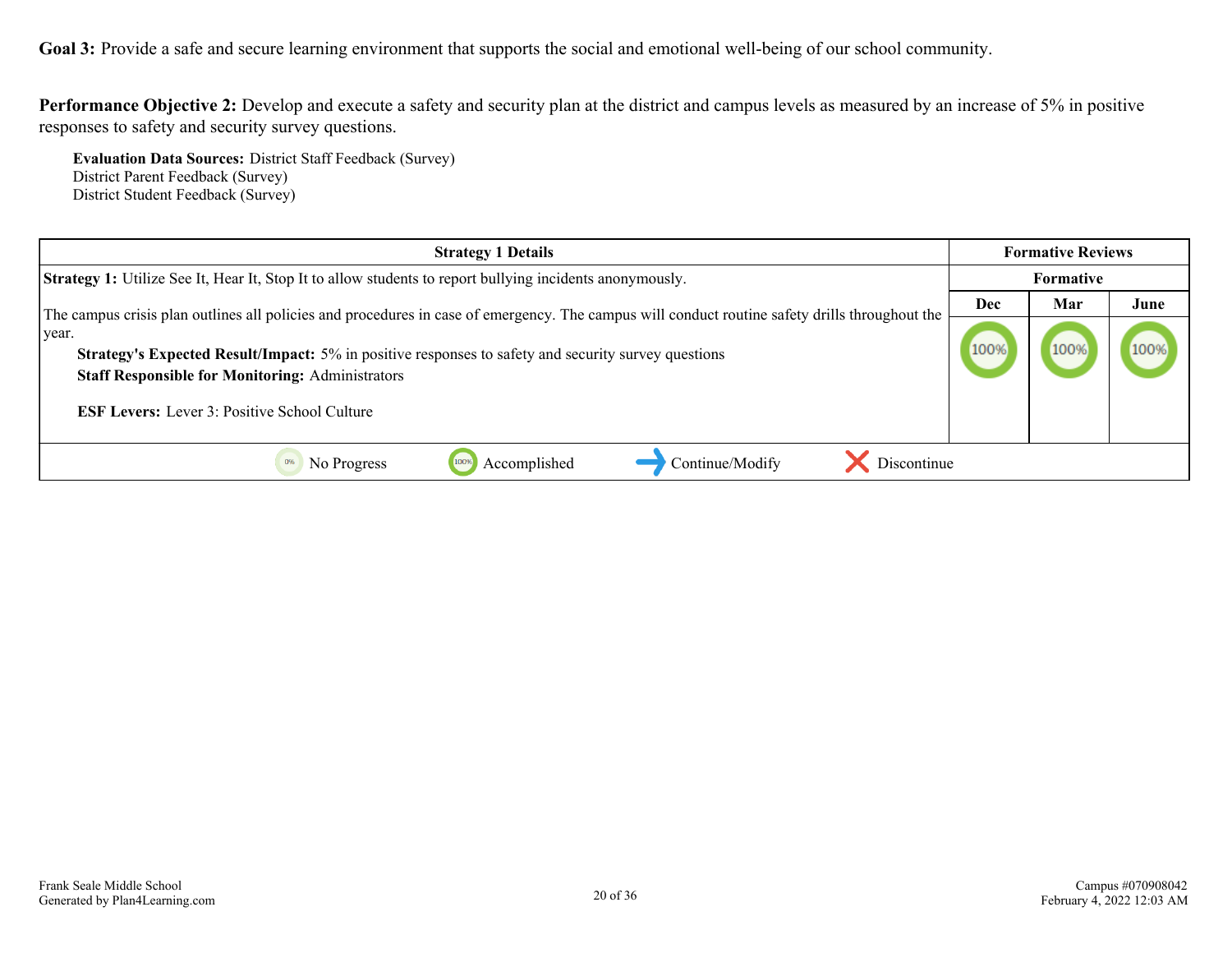**Performance Objective 3:** Provide professional development and prevention programming for best practices for prevention and management outlined in state guidelines.

**Evaluation Data Sources:** Prevention programs implemented on campuses reflected by the number of students in attendance.

| <b>Strategy 1 Details</b>                                                              |      | <b>Formative Reviews</b> |      |
|----------------------------------------------------------------------------------------|------|--------------------------|------|
| <b>Strategy 1:</b> Implement prevention management assemblies through AIM for Success. |      | <b>Formative</b>         |      |
| <b>Strategy's Expected Result/Impact: Prevention Management</b>                        | Dec  | Mar                      | June |
| <b>Staff Responsible for Monitoring: Counselors</b>                                    |      |                          |      |
| <b>ESF Levers:</b> Lever 3: Positive School Culture                                    | 100% | 100%                     | 100% |
| Continue/Modify<br>Accomplished<br>Discontinue<br>1009<br>No Progress                  |      |                          |      |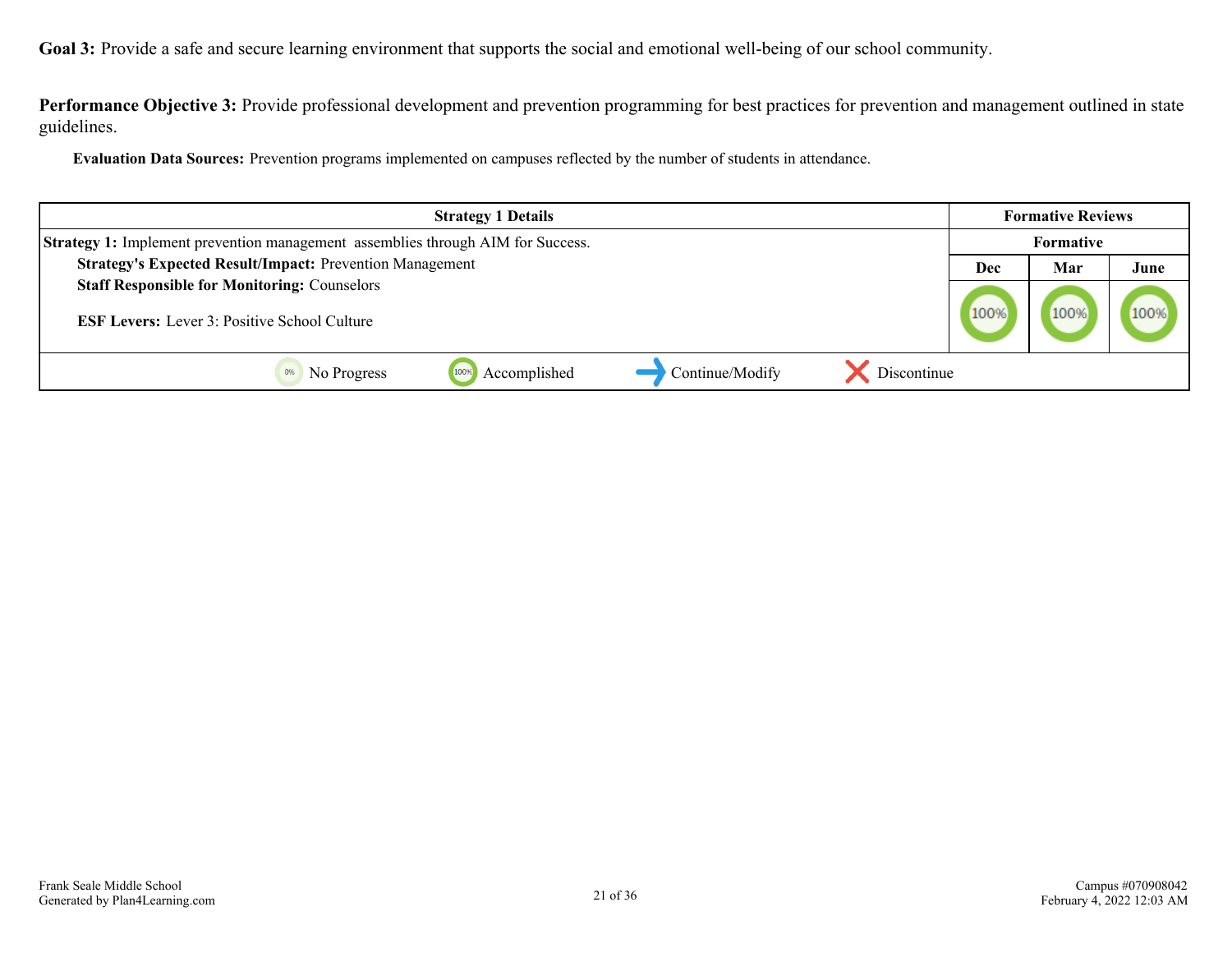#### **Performance Objective 4:** Increase enrollment of AVID program by 2%

**Evaluation Data Sources:** Enrollment in AVID programs

| <b>Strategy 1 Details</b>                                                                                        |     | <b>Formative Reviews</b> |      |
|------------------------------------------------------------------------------------------------------------------|-----|--------------------------|------|
| <b>Strategy 1:</b> Utilize teachers to identify students that would benefit from enrollment in our AVID program. |     | Formative                |      |
| Strategy's Expected Result/Impact: 2% increase in enrollment                                                     | Dec | Mar                      | June |
| Staff Responsible for Monitoring: Teachers, Counselors, principals                                               |     |                          |      |
|                                                                                                                  | 0%  |                          |      |
|                                                                                                                  |     |                          |      |
| Continue/Modify<br>Discontinue<br>Accomplished<br>100<br>No Progress                                             |     |                          |      |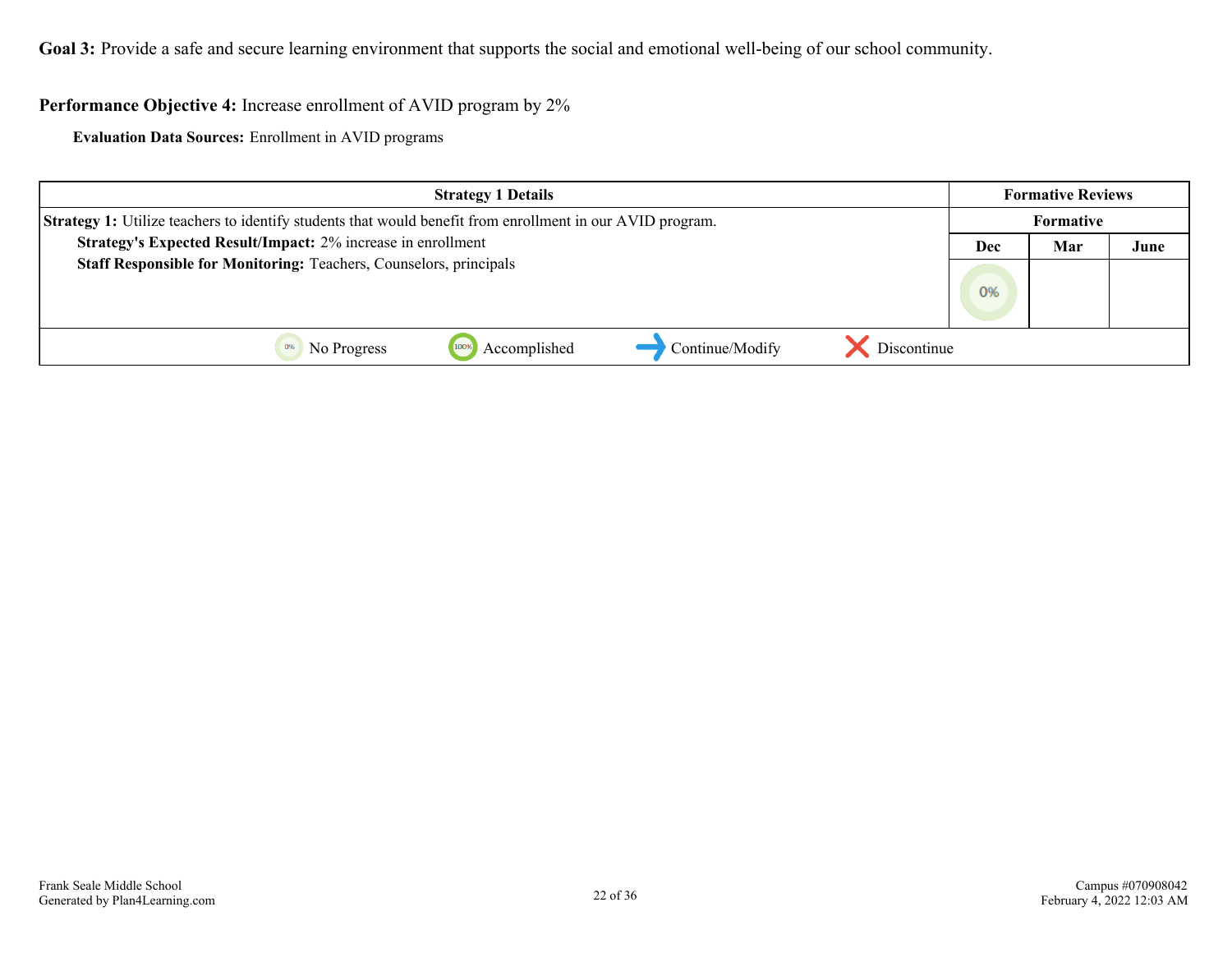**Performance Objective 5:** Implementation of active Diversity Council to celebrate the power of diversity, as listed in the District's cultural tenets.

**Evaluation Data Sources:** Diversity Council feedback

| <b>Strategy 1 Details</b>                                                                                                                                                                                                                     |     | <b>Formative Reviews</b> |      |
|-----------------------------------------------------------------------------------------------------------------------------------------------------------------------------------------------------------------------------------------------|-----|--------------------------|------|
| <b>Strategy 1:</b> Recognize cultures and holidays each month literature, library lessons, information posted on the website and announcements                                                                                                |     | <b>Formative</b>         |      |
| shared.                                                                                                                                                                                                                                       | Dec | Mar                      | June |
| <b>Strategy's Expected Result/Impact:</b> Greater awareness and recognition of our student's diverse backgrounds<br><b>Staff Responsible for Monitoring: Principals, LMS, Teachers</b><br><b>ESF Levers:</b> Lever 3: Positive School Culture |     |                          |      |
| Discontinue<br>Continue/Modify<br>Accomplished<br>No Progress<br>100%                                                                                                                                                                         |     |                          |      |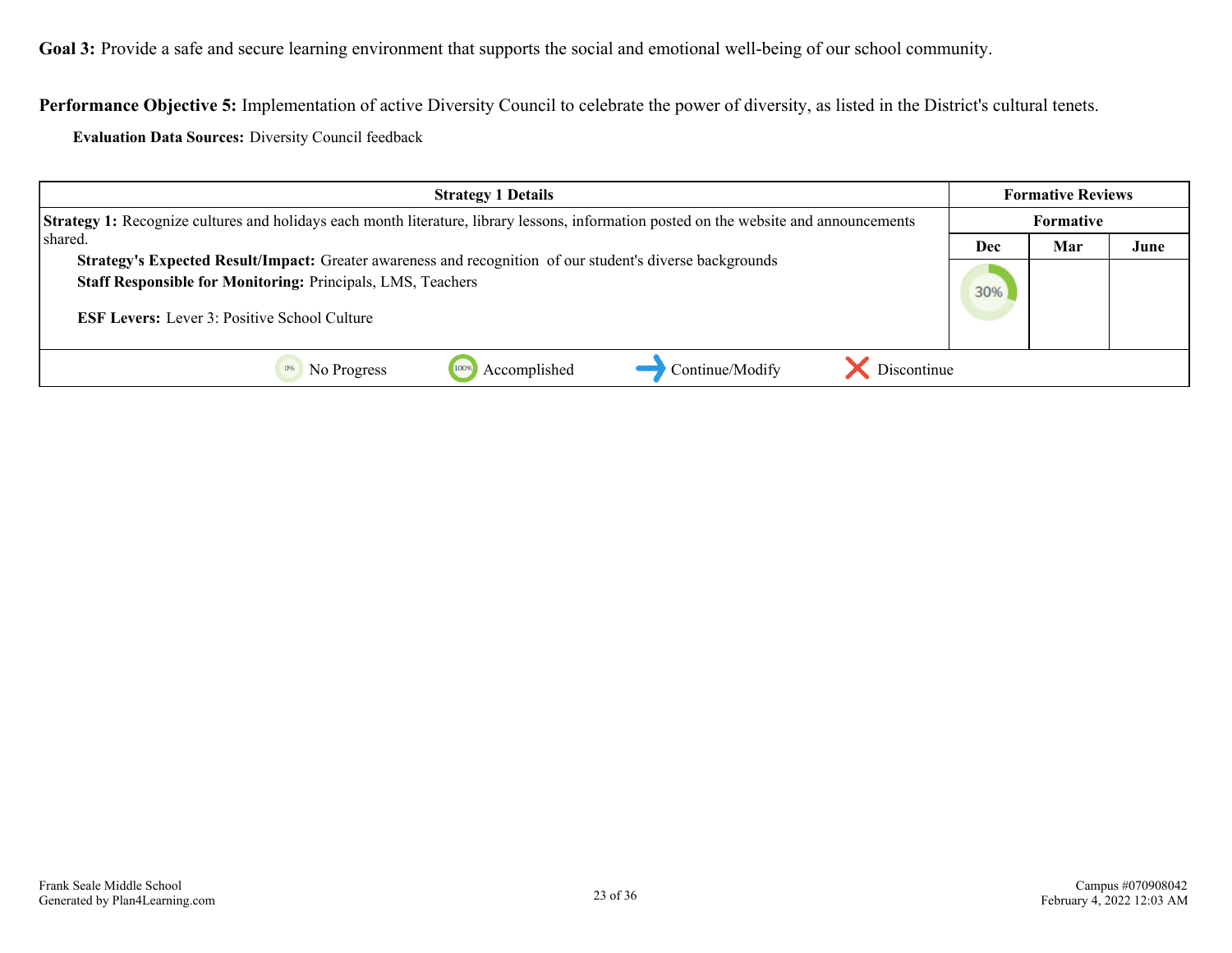<span id="page-23-0"></span>Goal 4: Facilitate budget process and building designs through allocated district resources that foster flexible and innovative learning spaces.

**Performance Objective 1:** Develop a comprehensive facilities plan to guide financial decisions related to future site acquisitions, new construction, and renovation of existing facilities with 100% within or under budget.

| <b>Strategy 1 Details</b>                                                                                 |     | <b>Formative Reviews</b> |      |
|-----------------------------------------------------------------------------------------------------------|-----|--------------------------|------|
| <b>Strategy 1:</b> Meet annually with site based committee to consider future campus and furniture needs. |     | Formative                |      |
| Strategy's Expected Result/Impact: Remain up to date and prepared for future needs                        | Dec | Mar                      | June |
| <b>Staff Responsible for Monitoring: Admin</b>                                                            |     |                          |      |
|                                                                                                           | 0%  |                          |      |
|                                                                                                           |     |                          |      |
| Continue/Modify<br>Accomplished<br>Discontinue<br>1009<br>No Progress                                     |     |                          |      |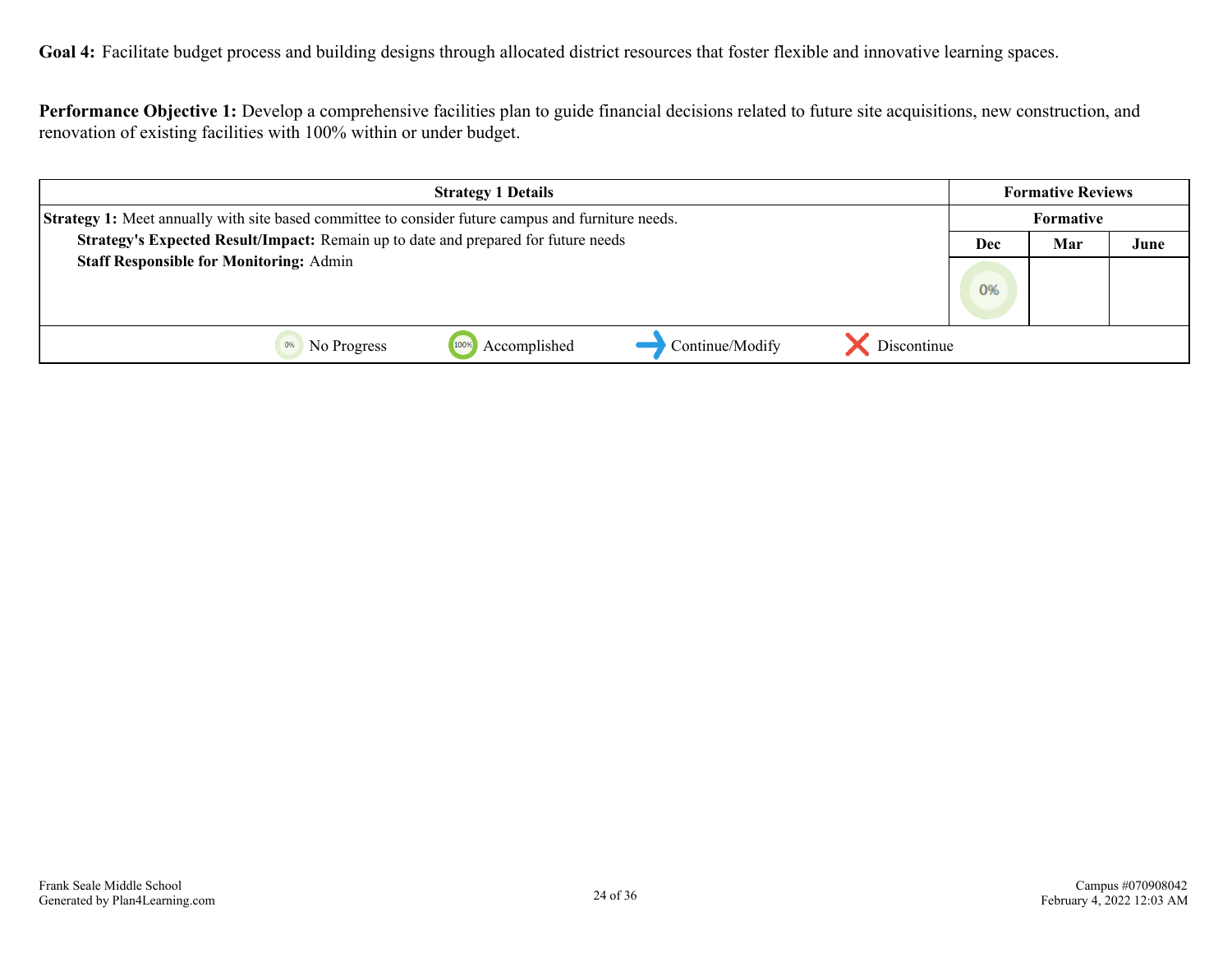**Goal 4:** Facilitate budget process and building designs through allocated district resources that foster flexible and innovative learning spaces.

**Performance Objective 2:** Develop a budgeting process to guide financial decisions related to instructional design and engagement resulting in a 1% reduction in cross-function transfers and a fund balance percentage above 30% (exclusive of the amount of the TIRZ transfer).

| <b>Strategy 1 Details</b>                                                          |             |     | <b>Formative Reviews</b> |      |
|------------------------------------------------------------------------------------|-------------|-----|--------------------------|------|
| <b>Strategy 1:</b> Develop budget and align financial expenditures to campus goals |             |     | Formative                |      |
| Strategy's Expected Result/Impact: Zero cross function needs                       |             | Dec | Mar                      | June |
| <b>Staff Responsible for Monitoring: Principal</b>                                 |             | 0%  |                          |      |
| Continue/Modify<br>Accomplished<br>100%<br>No Progress                             | Discontinue |     |                          |      |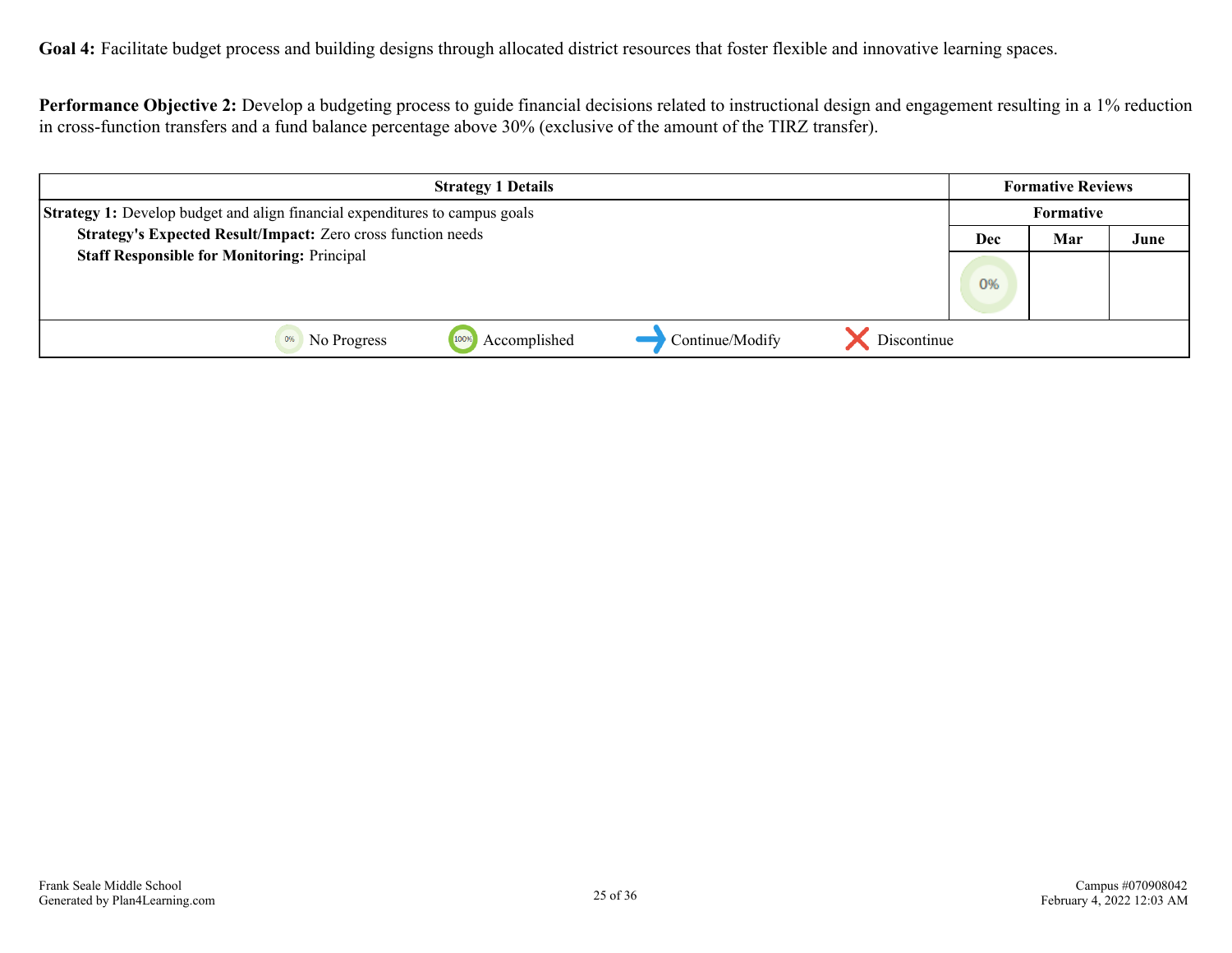**Goal 4:** Facilitate budget process and building designs through allocated district resources that foster flexible and innovative learning spaces.

**Performance Objective 3:** Receive a Superior Rating on the Financial Integrity Reporting System of Texas (the FIRST accountability system).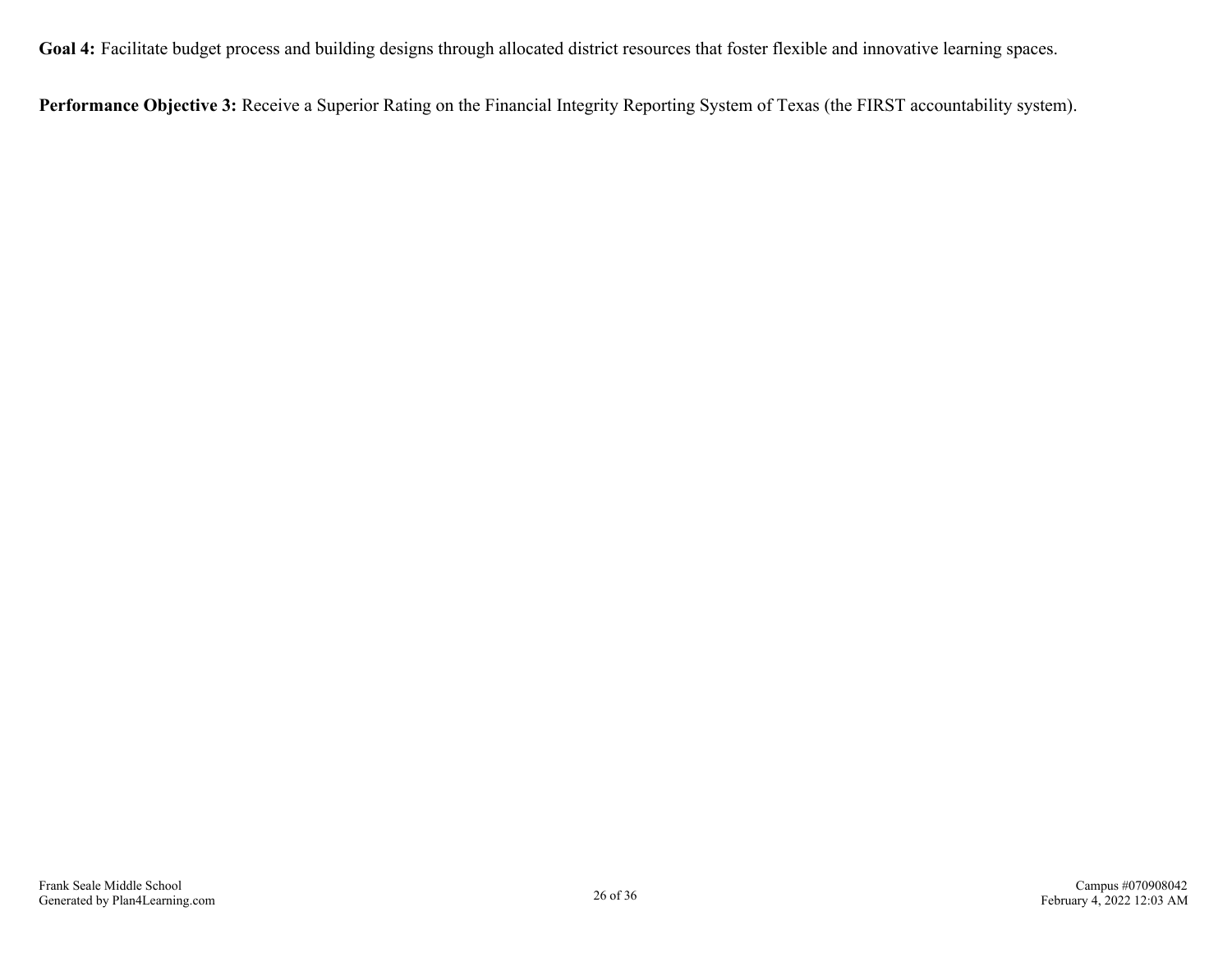<span id="page-26-0"></span>Goal 5: Provide support and resources to cultivate customization and personalization through blended learning opportunities.

**Performance Objective 1:** Deliver a structured professional development plan to support curriculum and technology integration with an increase of 2% of teachers believe the professional development increased the effectiveness of their teaching and learning.

**Evaluation Data Sources:** Anonymous feedback data on all district PD

| <b>Strategy 1 Details</b>                                                                                                                                                                                                                                                                                                                                                                                                                                          | <b>Formative Reviews</b> |                  |      |  |
|--------------------------------------------------------------------------------------------------------------------------------------------------------------------------------------------------------------------------------------------------------------------------------------------------------------------------------------------------------------------------------------------------------------------------------------------------------------------|--------------------------|------------------|------|--|
| <b>Strategy 1:</b> Provide structured, timely professional development through iPlan Days, Campus Professional Development, Reading                                                                                                                                                                                                                                                                                                                                |                          | <b>Formative</b> |      |  |
| Apprenticeship, PLC, GL Instructional Meetings, Lead4Ward Trainings                                                                                                                                                                                                                                                                                                                                                                                                | Dec                      | Mar              | June |  |
| <b>Strategy's Expected Result/Impact:</b> increase of 2% of teachers believing the professional development increased the<br>effectiveness of their teaching and learning.<br>Staff Responsible for Monitoring: Principals, Lead Teachers, iCoach<br>TEA Priorities: Recruit, support, retain teachers and principals - ESF Levers: Lever 1: Strong School Leadership and Planning,<br>Lever 2: Effective, Well-Supported Teachers, Lever 5: Effective Instruction |                          |                  |      |  |
|                                                                                                                                                                                                                                                                                                                                                                                                                                                                    |                          |                  |      |  |
| Accomplished<br>Continue/Modify<br>Discontinue<br>No Progress                                                                                                                                                                                                                                                                                                                                                                                                      |                          |                  |      |  |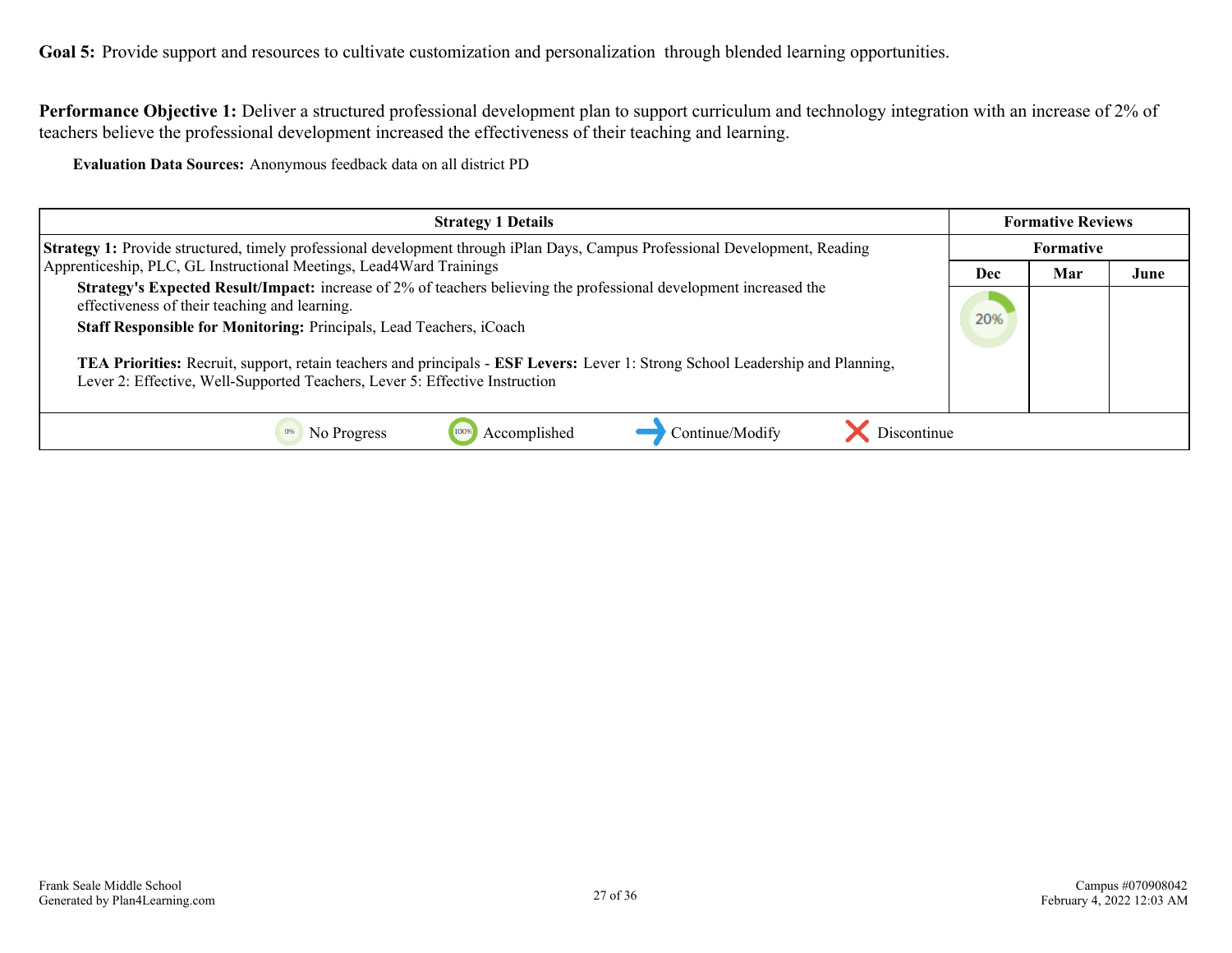Goal 5: Provide support and resources to cultivate customization and personalization through blended learning opportunities.

Performance Objective 2: Provide systems to maximize digital resources for MISD students and staff with a goal to resolve 75% of issues within 24 hours.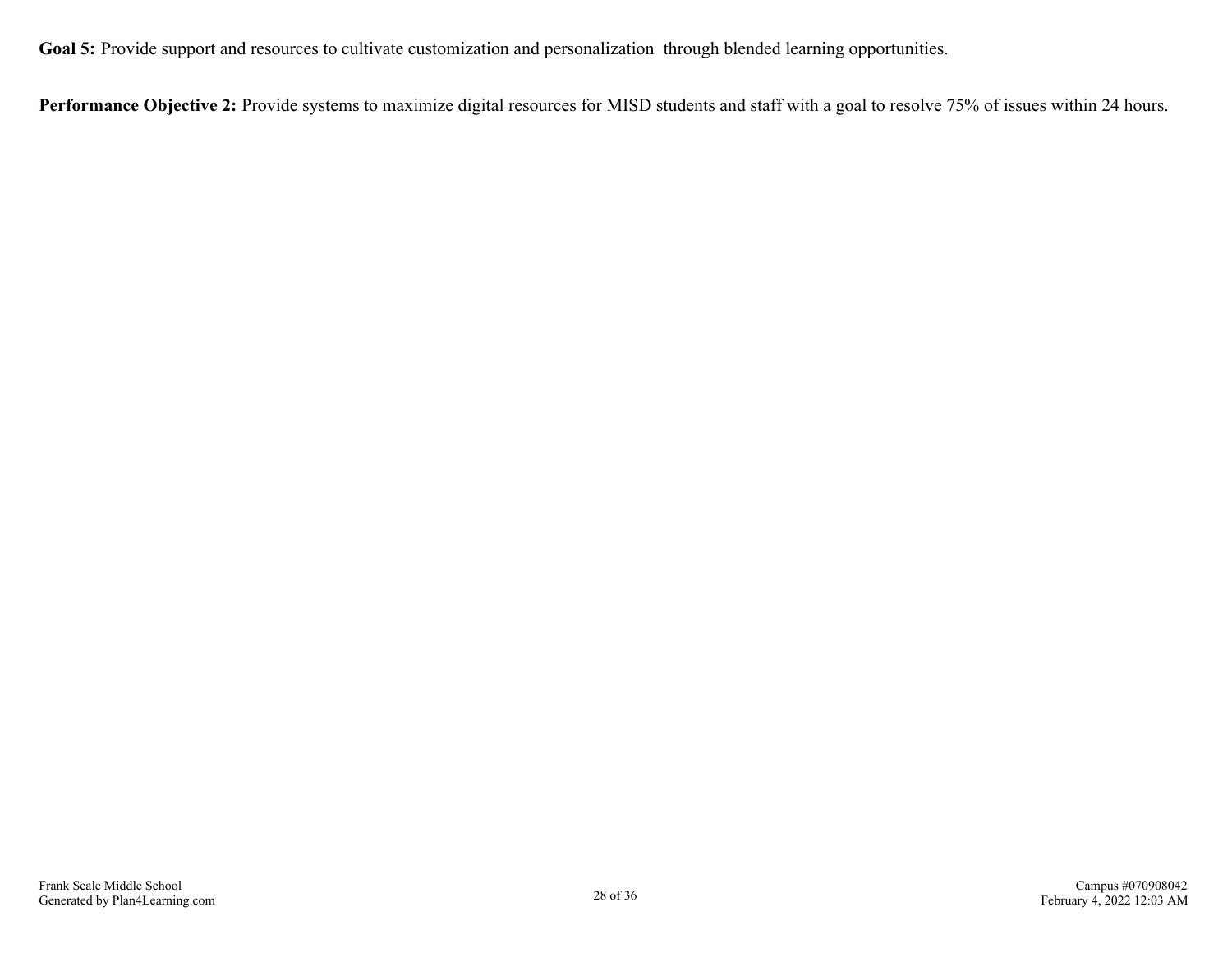Goal 5: Provide support and resources to cultivate customization and personalization through blended learning opportunities.

**Performance Objective 3:** Develop and implement a plan for the lifecycle of technology resources (e.g. network and physical security infrastructure, end user devices, and software) to anticipate future needs, inform the district budget and future bond referendums to support district goals and standards.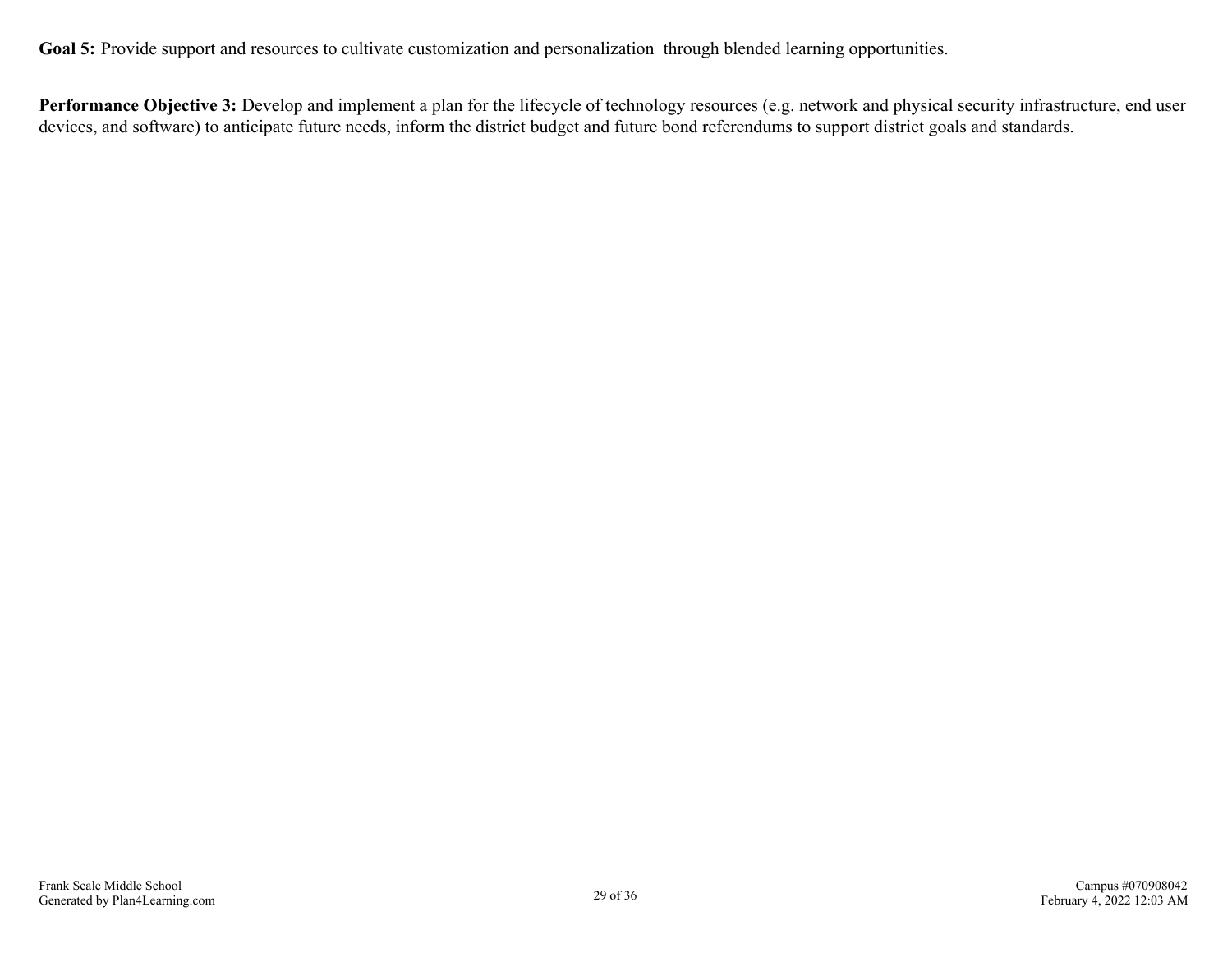<span id="page-29-0"></span>**Goal 6:** Build a strong foundation of the MISD culture through communication and engagement to empower all stakeholders.

**Performance Objective 1:** Promote MISD cultural tenants in our community by highlighting at least four best practices a month aligned with our cultural tenants.

| <b>Strategy 1 Details</b>                                                                                                       |      | <b>Formative Reviews</b> |      |
|---------------------------------------------------------------------------------------------------------------------------------|------|--------------------------|------|
| <b>Strategy 1:</b> Cub News promotes where to go to find news, and highlight cultural tenants on announcements.                 |      | Formative                |      |
| Strategy's Expected Result/Impact: Highlight our cultural tenants and best practices                                            | Dec  | Mar                      | June |
| Staff Responsible for Monitoring: Administrators, LMS, Cub News Teacher,<br><b>ESF Levers:</b> Lever 3: Positive School Culture | 100% | 100%                     | 100% |
| <b>Strategy 2 Details</b>                                                                                                       |      | <b>Formative Reviews</b> |      |
| <b>Strategy 2: Cubs STAR Students</b>                                                                                           |      | Formative                |      |
| Strategy's Expected Result/Impact: Highlight our Cultural Tenants through positive student behavior.                            | Dec  | Mar                      | June |
| Staff Responsible for Monitoring: Administrators, Counselors, Teachers                                                          | 35%  |                          |      |
| Continue/Modify<br>Accomplished<br>Discontinue<br>0%<br>No Progress<br>100%                                                     |      |                          |      |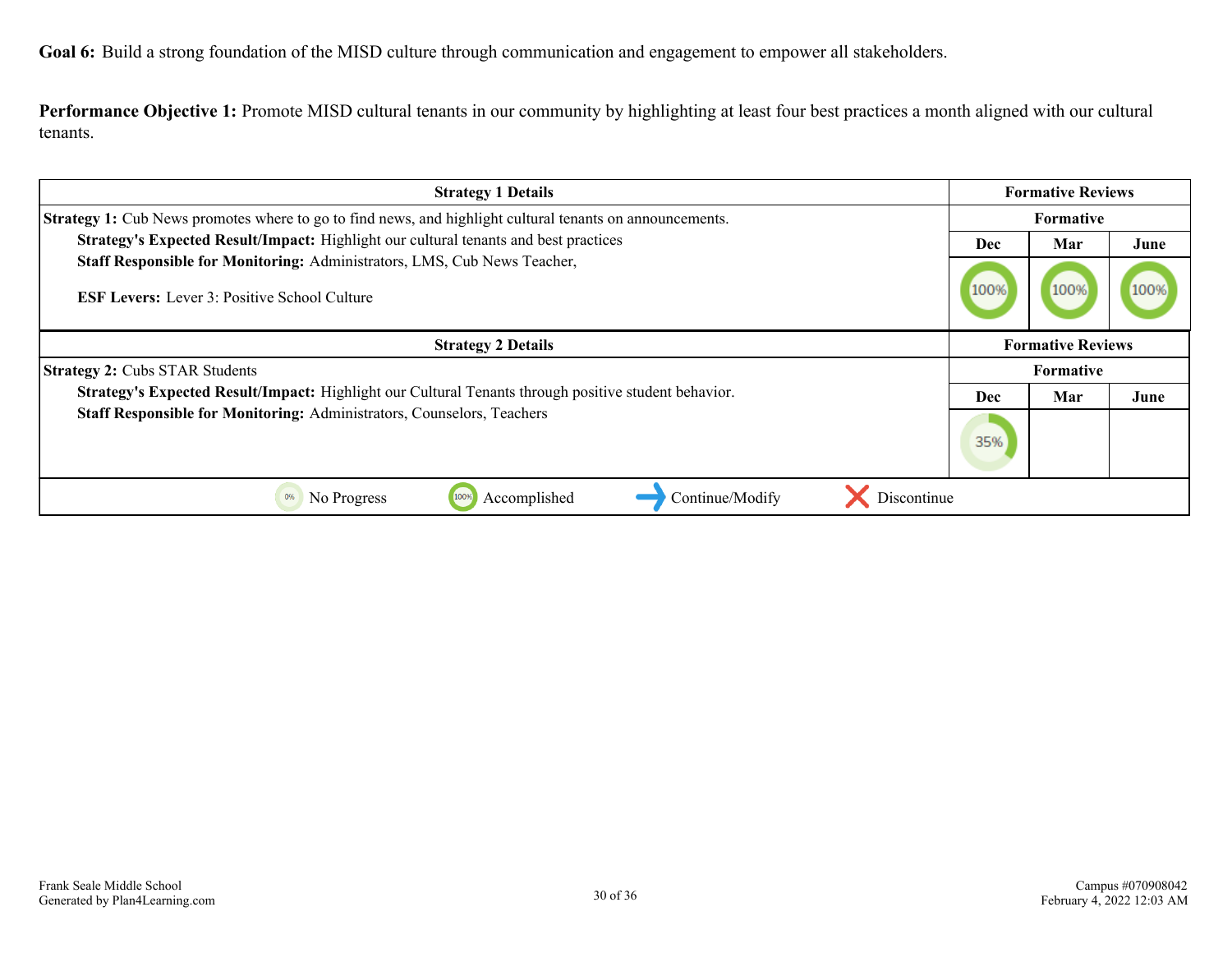**Goal 6:** Build a strong foundation of the MISD culture through communication and engagement to empower all stakeholders.

**Performance Objective 2:** Be aware and collaborate with campuses by meeting with a campus principal twice a month and have weekly campus visits by department staff members.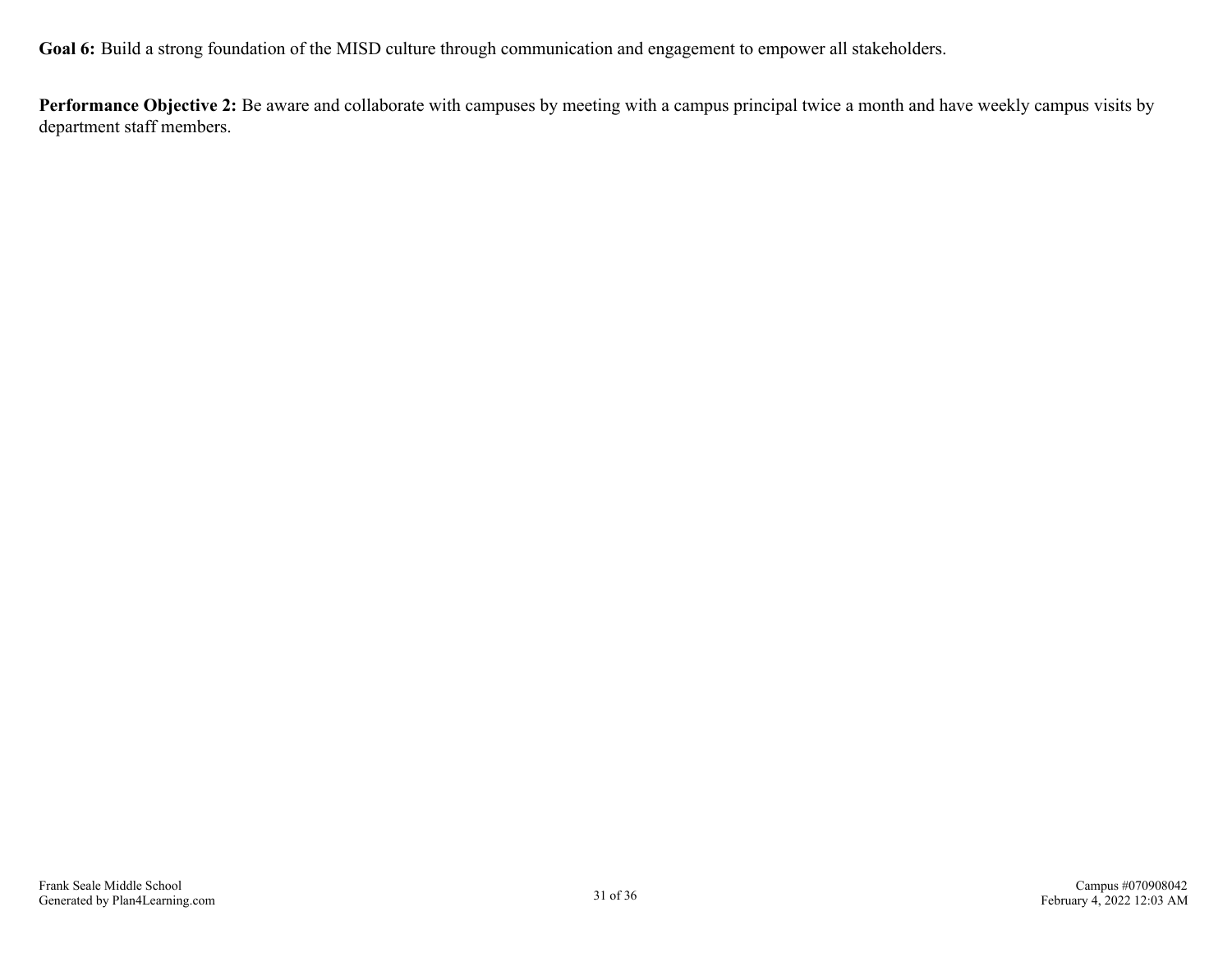**Performance Objective 3:** Manage district website to communicate best with our school community in the most accessible and organized manner through training of all staff who manage website content, by checking and maintaining 100% website compliance, and by improving 2 methods of website accessibility.

| <b>Strategy 1 Details</b>                                                                                                      |     | <b>Formative Reviews</b> |      |
|--------------------------------------------------------------------------------------------------------------------------------|-----|--------------------------|------|
| Strategy 1: Maintain up-to-date campus website, Facebook, Twitter and Insta-Gram accounts.                                     |     | <b>Formative</b>         |      |
| Strategy's Expected Result/Impact: Positive feedback on consistent communication as measured on district survey will increase. | Dec | Mar                      | June |
| <b>Staff Responsible for Monitoring: LMS, Administrators</b>                                                                   |     |                          |      |
| <b>ESF Levers:</b> Lever 3: Positive School Culture                                                                            |     |                          |      |
| Discontinue<br>Accomplished<br>Continue/Modify<br>No Progress                                                                  |     |                          |      |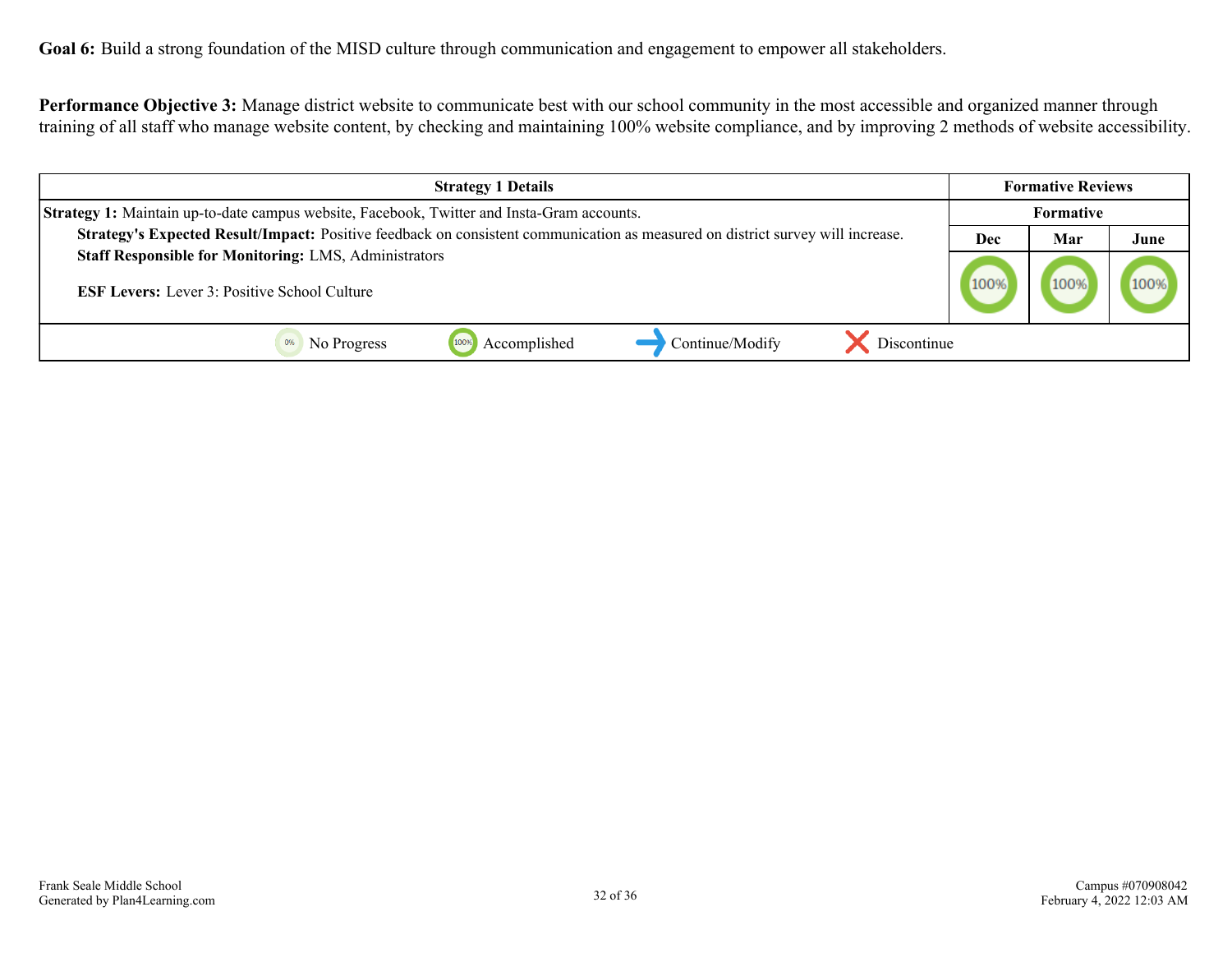**Goal 6:** Build a strong foundation of the MISD culture through communication and engagement to empower all stakeholders.

**Performance Objective 4:** Communicate with the MISD community on a weekly basis to keep information flowing from the district to community members in order to develop trust and transparency.

| <b>Strategy 1 Details</b>                                                                                                                        |                  | <b>Formative Reviews</b> |      |
|--------------------------------------------------------------------------------------------------------------------------------------------------|------------------|--------------------------|------|
| <b>Strategy 1:</b> At the end of each week, the campus newsletter, Cub News, will be emailed to our families and students. Our community will be | <b>Formative</b> |                          |      |
| able to view the Cub News through Twitter, Insta-Gram and Facebook. The Cub News will highlight FSMS and district happenings.                    | Dec              | June                     |      |
|                                                                                                                                                  | 100%             | 100%                     | 100% |
| Continue/Modify<br>Accomplished<br>Discontinue<br>100%<br>No Progress                                                                            |                  |                          |      |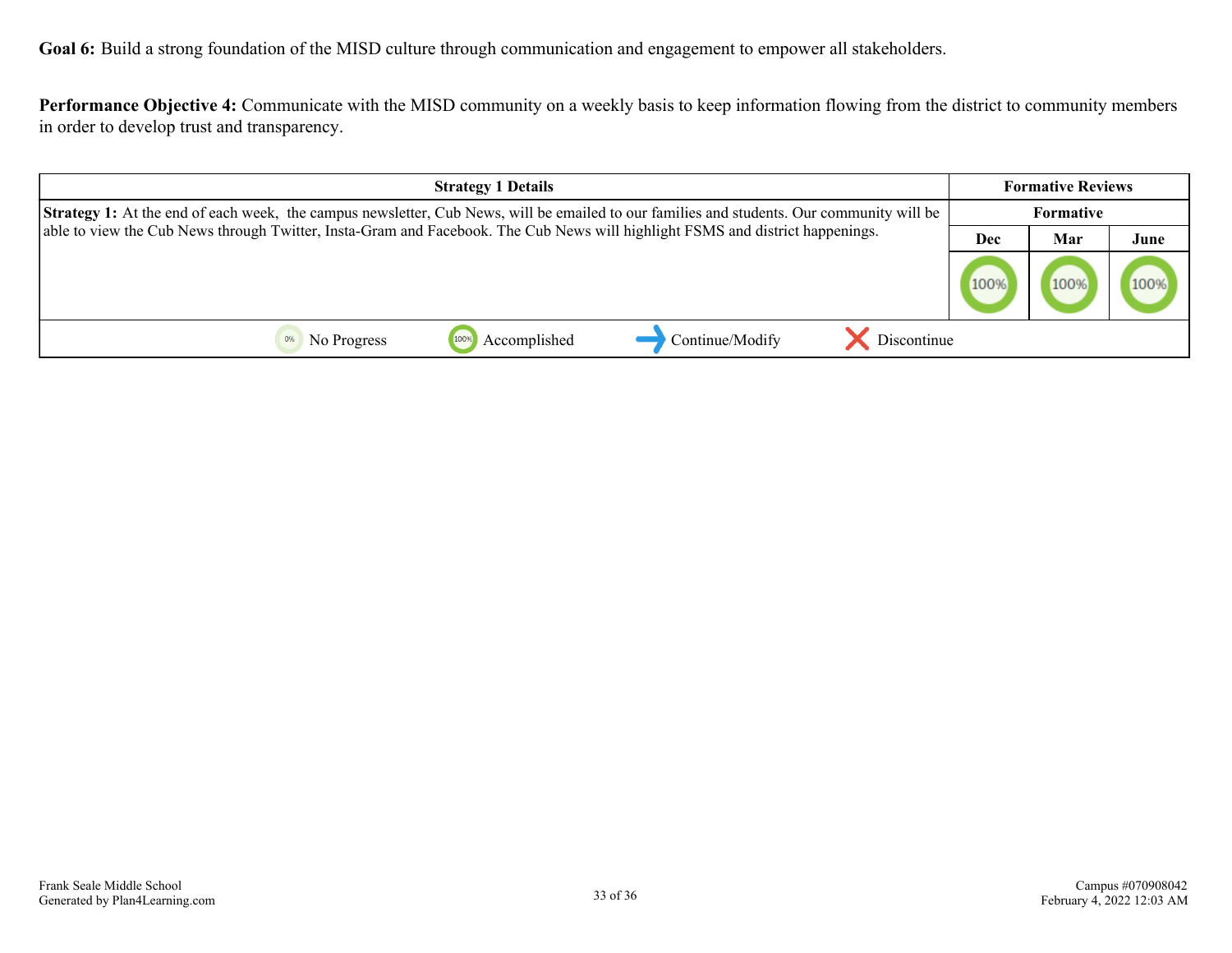# **State Compensatory**

### <span id="page-33-0"></span>**Budget for Frank Seale Middle School**

**Total SCE Funds: Total FTEs Funded by SCE:** 3.07 **Brief Description of SCE Services and/or Programs**

### **Personnel for Frank Seale Middle School**

| <b>Name</b>        | Position         | ${\underline{\rm FTE}}$ |
|--------------------|------------------|-------------------------|
| Adaway, Justin     | Teacher          | 0.17                    |
| Hoff, Eric         | LPC              | 0.4                     |
| Jones, Debora      | Paraprofessional |                         |
| Kinikin, Brandi    | Paraprofessional |                         |
| Robertson, Lindsay | Teacher          | 0.25                    |
| Smith, Susan       | Paraprofessional | 0.25                    |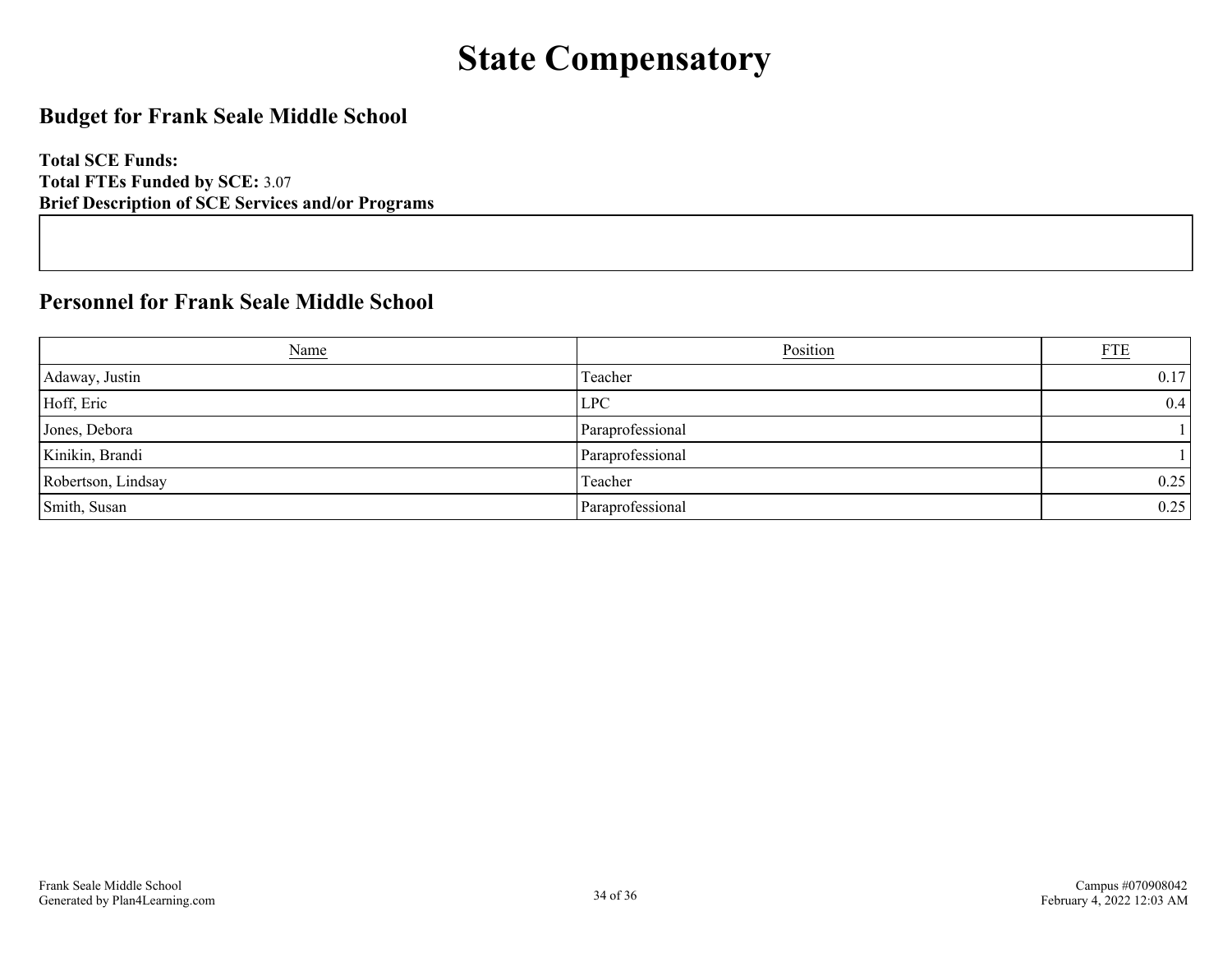### **Title I Personnel**

<span id="page-34-0"></span>

| Name                    | Position           | Program                      | <b>DOD</b><br><u>c i p</u> |
|-------------------------|--------------------|------------------------------|----------------------------|
| Cervantes.<br>Christina | $\sim$<br>l'eacher | Title I Reading and Math Rti | .83                        |
| Kinikin, Brandi         | Paraprofessional   | Title I Intervention         |                            |